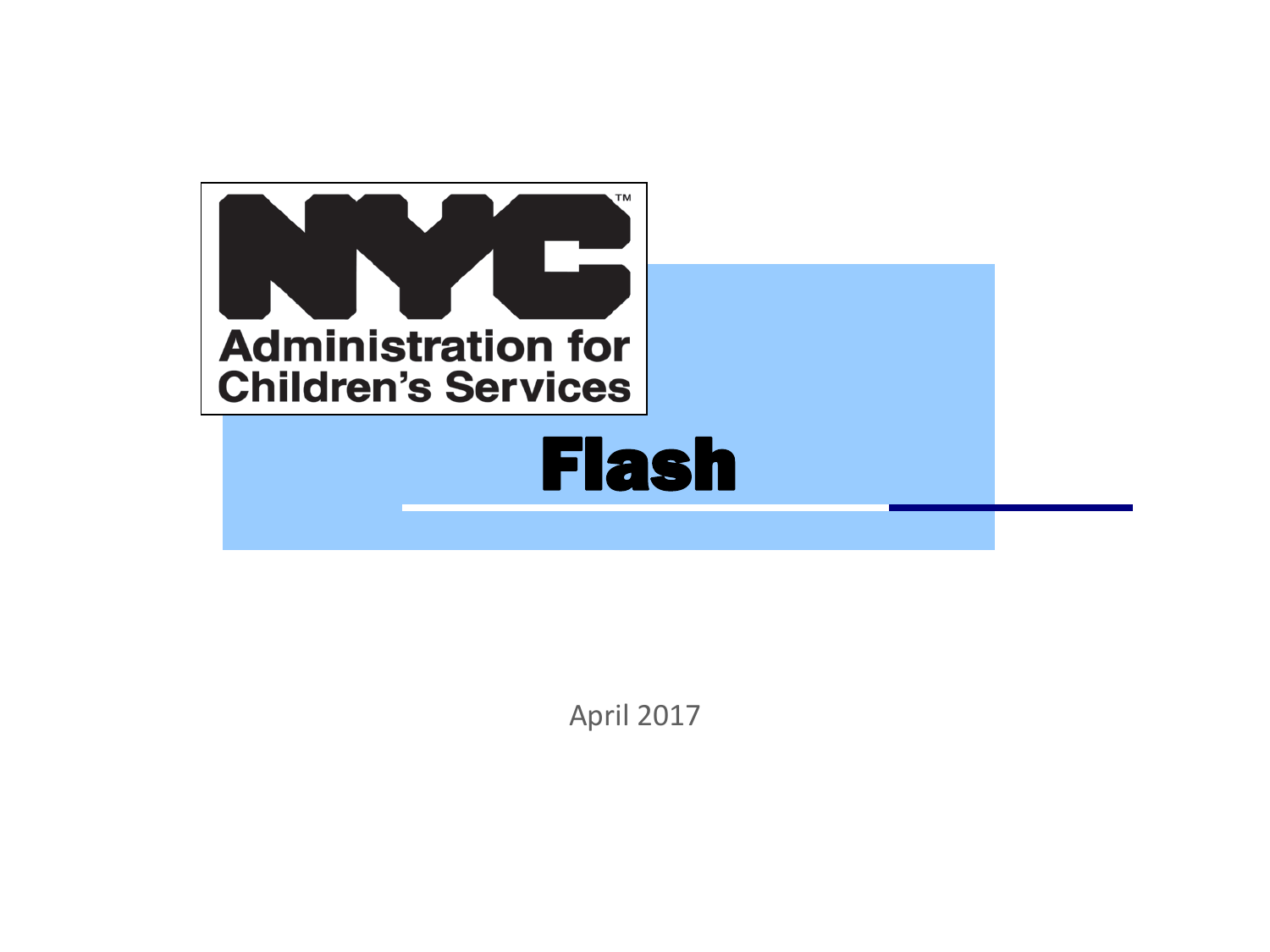# **Children Enrolled in Contracted EarlyLearn Programs and**

## **Children Using Vouchers for Child Care**

January 2014 – March 2017(End of Month)



 $-2016$  $-2017$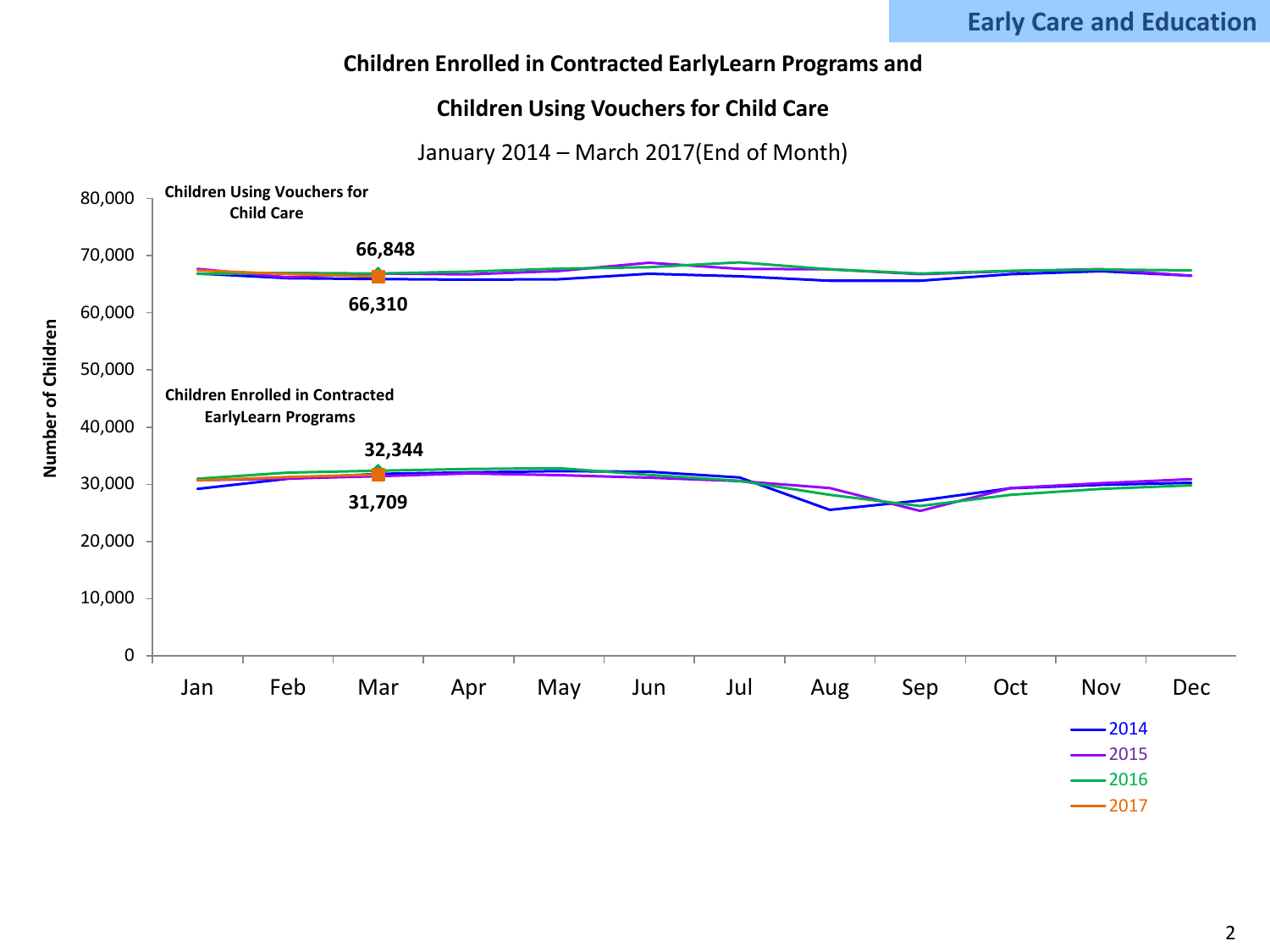# **Child Protection**

# **SCR Intakes**

## January 2014 – March 2017 (Monthly Total)



 $-2017$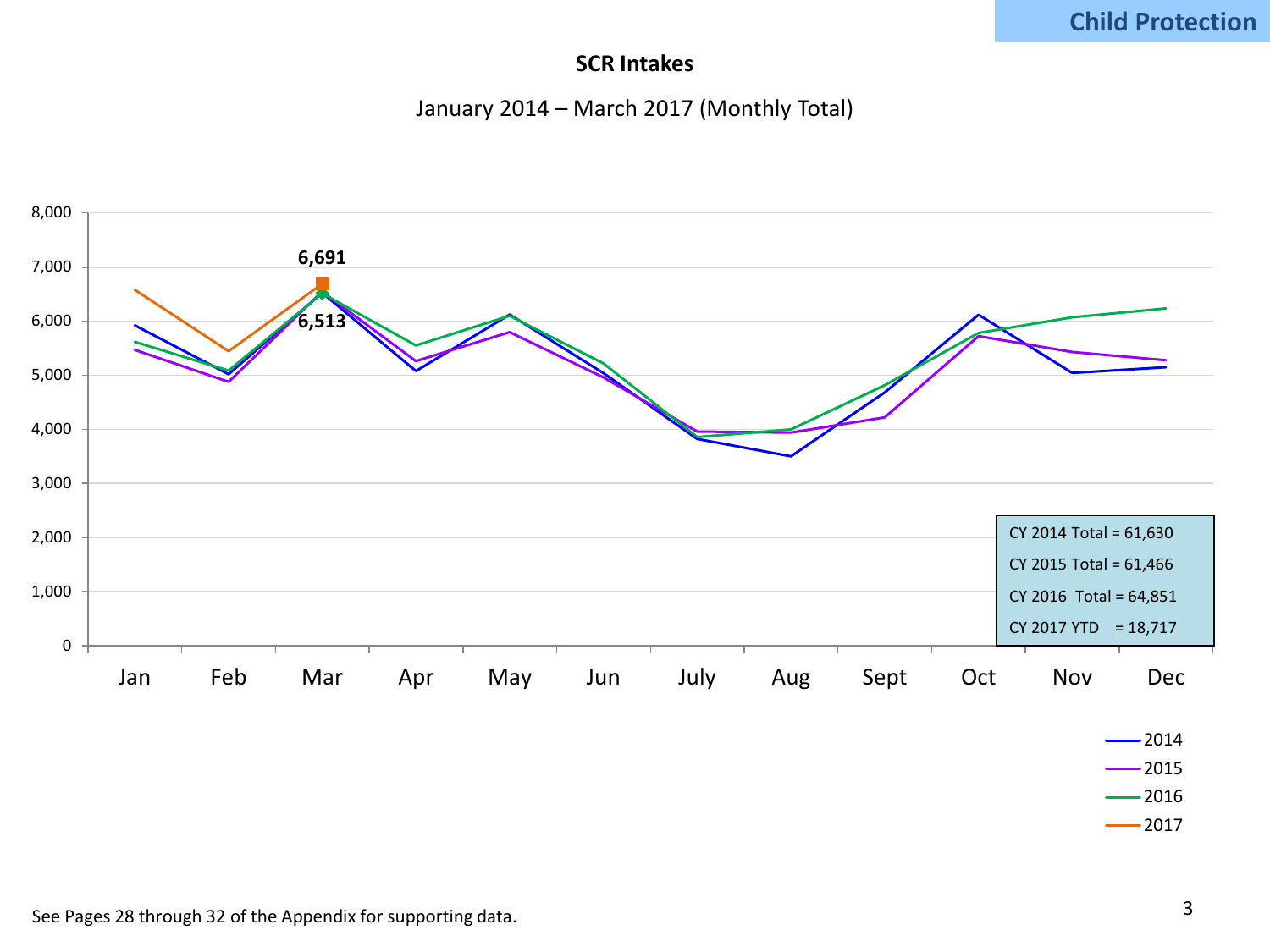# **Child Protection**

#### **SCR Consolidated Investigations**

## January 2014 – March 2017 (Monthly Total)



 $-2017$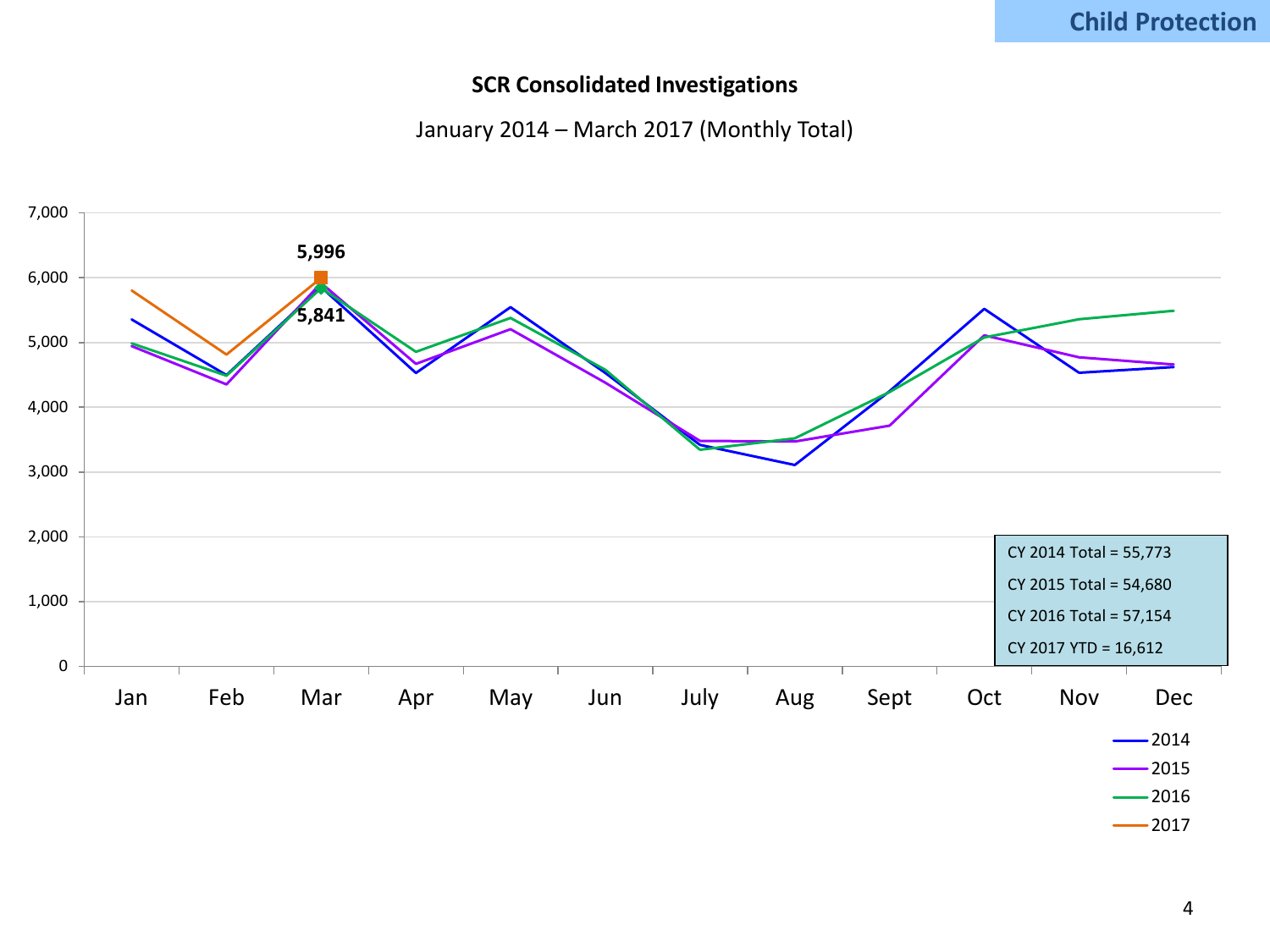#### **SCR Investigation Indication Rate**

January 2013 – January 2017

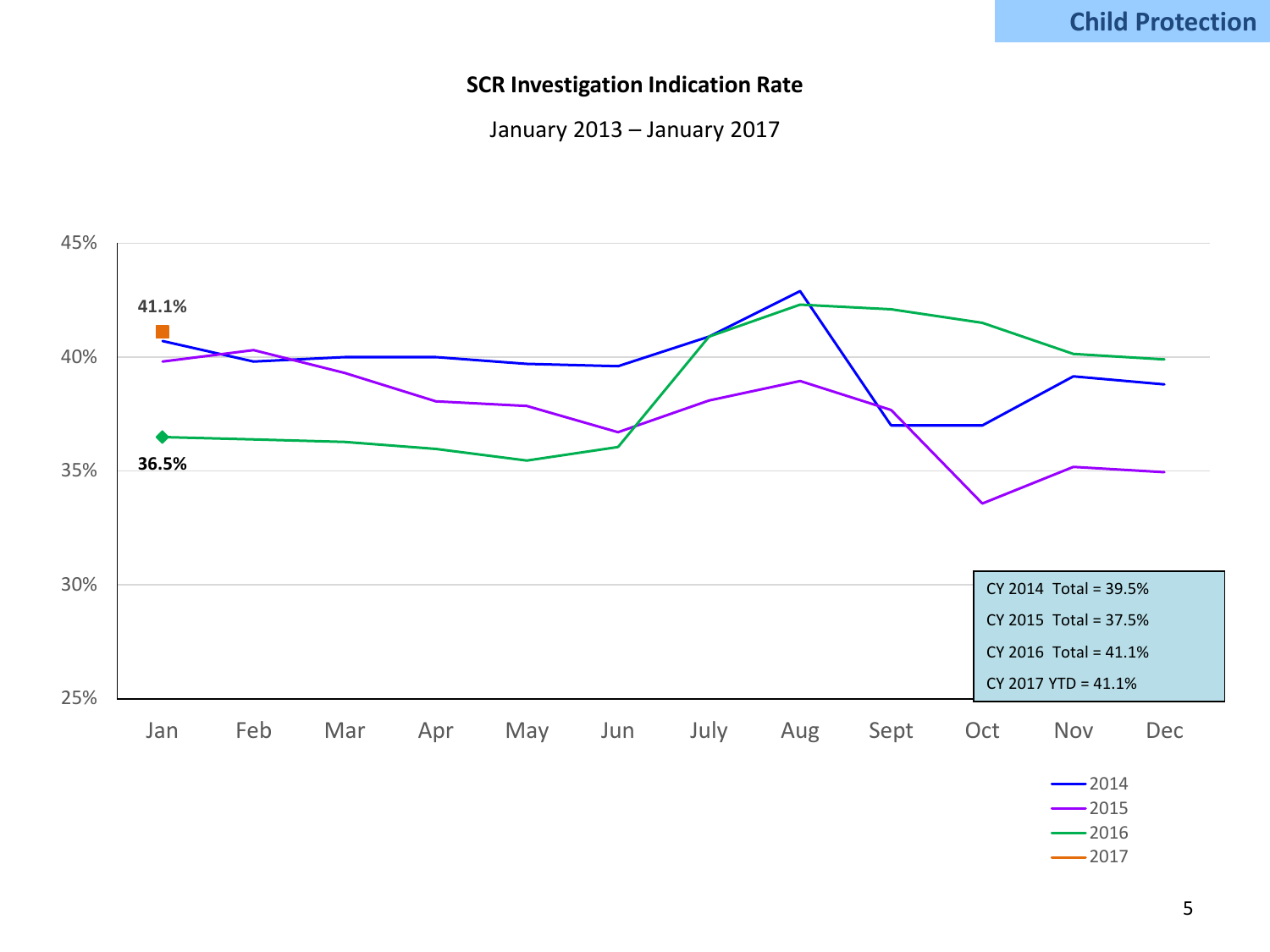#### **Average P/D Combined Caseload\***

January – March 2016 & January – March 2017



\* Caseloads are of protective/diagnostic caseworkers only and exclude the caseloads carried by Level I and Level II Supervisors.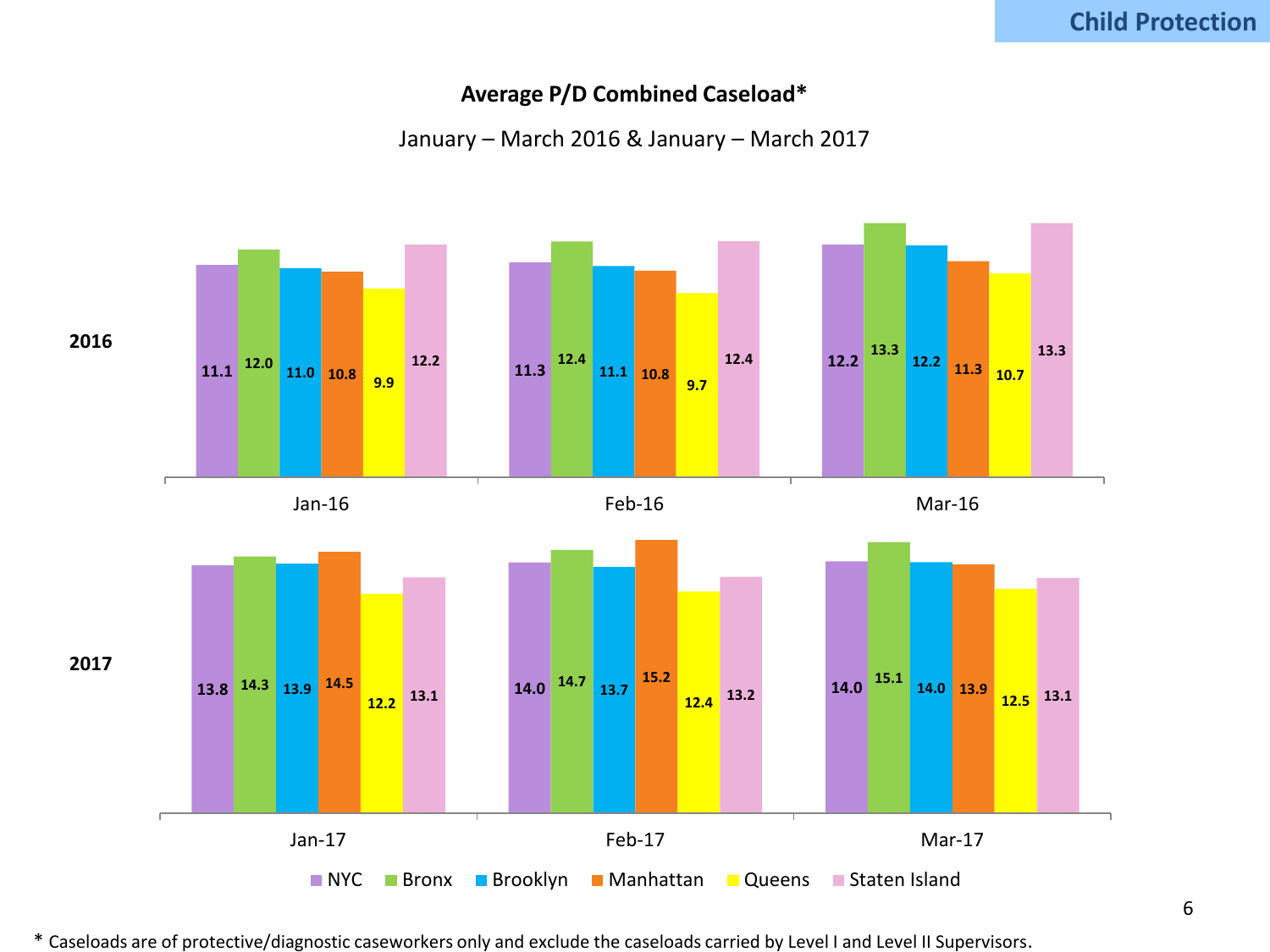## **OSI Investigations**

## March 2016 – March 2017



■ Foster Care ■ Day Care

**Mar Apr May Jun Jul Aug Sep Oct Nov Dec Jan Feb Mar** Number of Investigations 245 239 269 243 216 233 246 248 250 213 235 199 270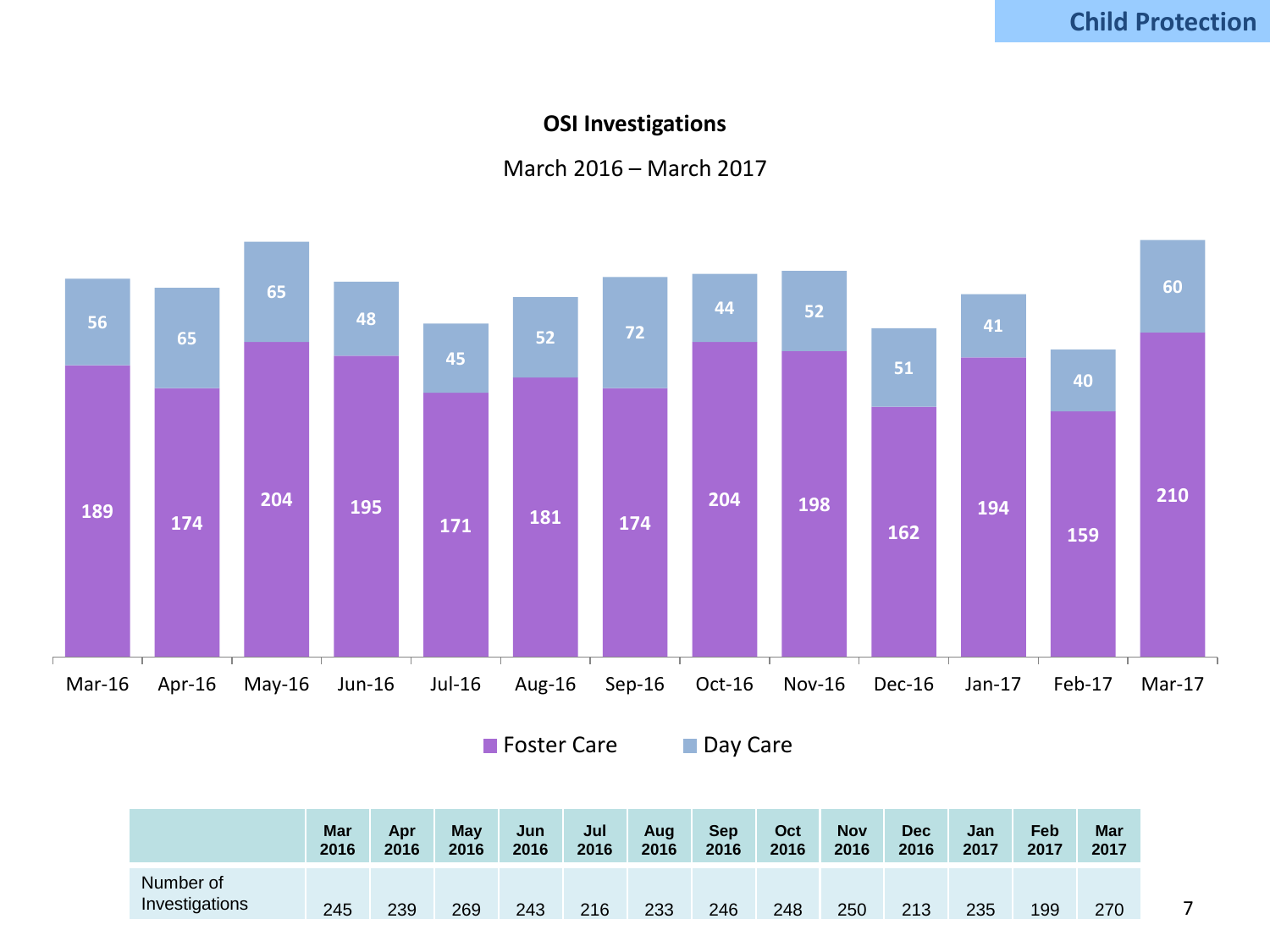# **Child Protection**

#### **Article 10 Filings and Initial Hearing Outcomes, Children**

CY 2013 – March 2017



Note: The category "Other/Unspecified" includes released with no supervision, no order issued and no outcome specified.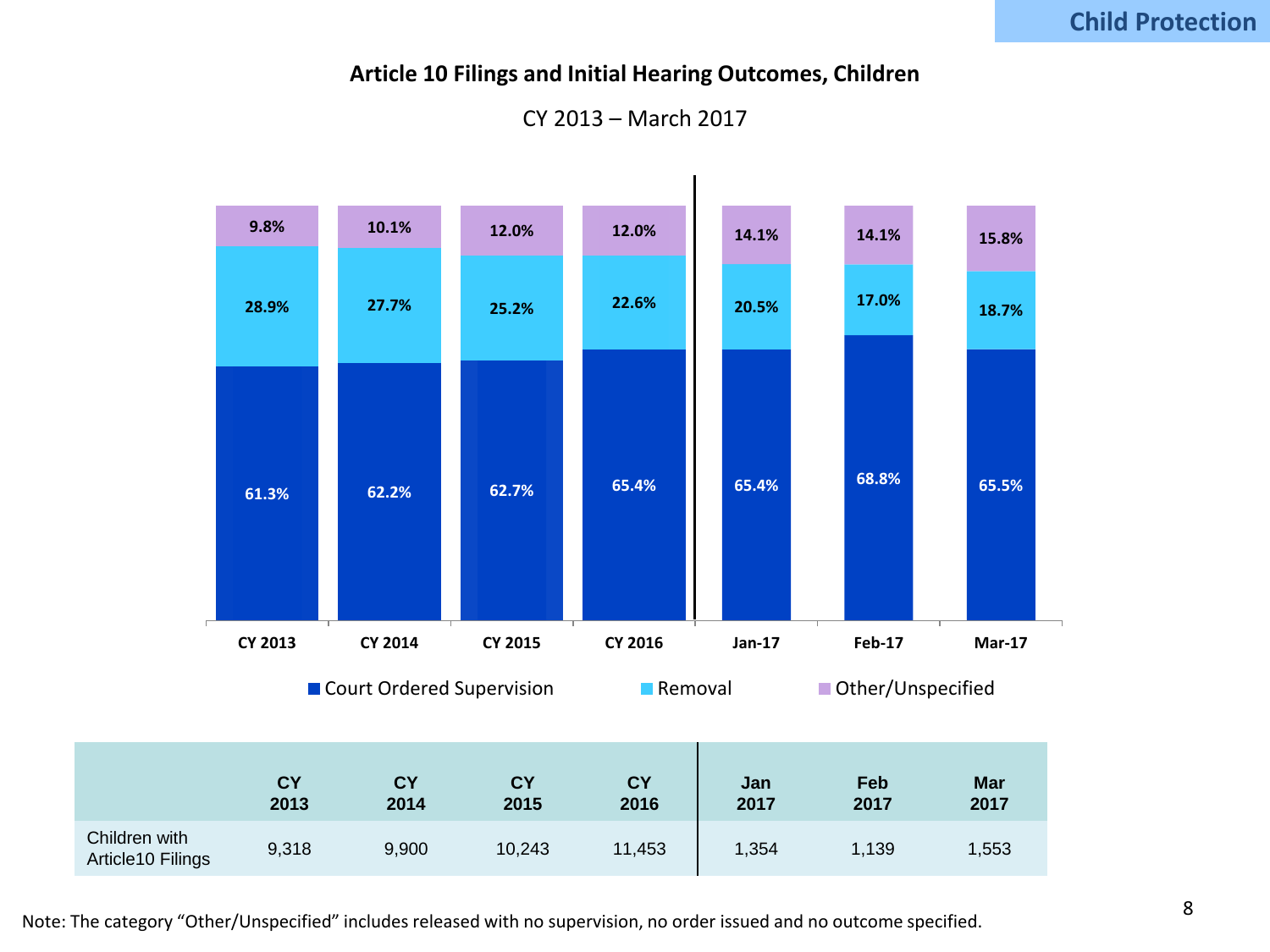# **Child Protection**

#### **Article 10 Filing Removals, Court Approved at Initial Hearing, Children**

March 2016 – March 2017



**Pre-Filing Emergency Removals (court approved at initial hearing)** Post-Filing Removals (court ordered at initial hearing)

|                         | <b>Mar</b> | Apr  | May  | June | July | Aug  | Sep  | Oct  | <b>Nov</b> | <b>Dec</b> | Jan  | Feb  | <b>Mar</b> |
|-------------------------|------------|------|------|------|------|------|------|------|------------|------------|------|------|------------|
|                         | 2016       | 2016 | 2016 | 2016 | 2016 | 2016 | 2016 | 2016 | 2016       | 2016       | 2017 | 2017 | 2017       |
| <b>Children Removed</b> | 208        | 181  | 150  | 183  | 210  | 204  | 199  | 312  | 223        | 287        | 277  | 194  | 291        |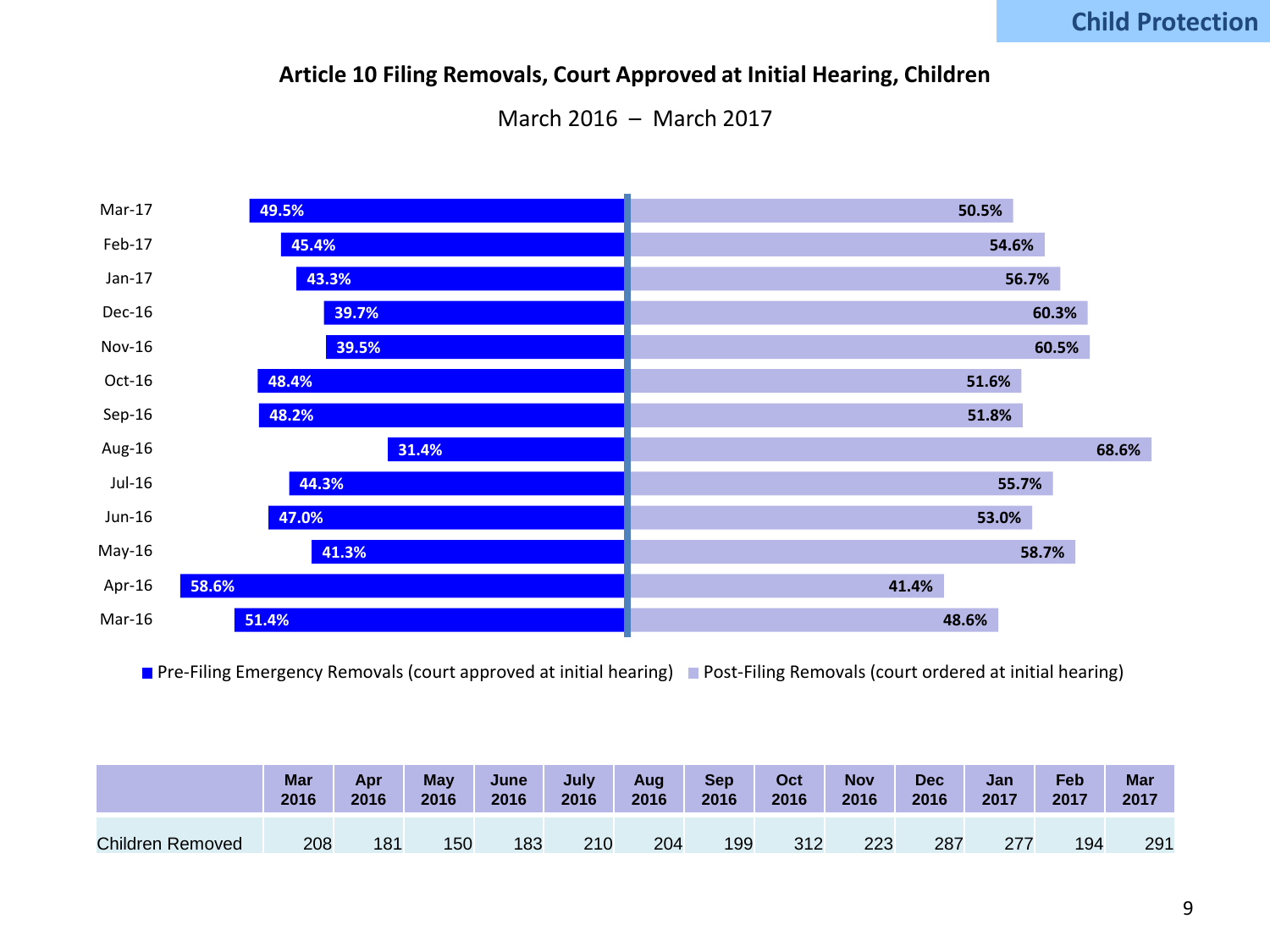# **Preventive Services**

#### **New Child Welfare Preventive Cases\***

January 2014 – March 2017



\* New preventive cases do not include cases transferred from one preventive program to another. See Pages 33 and 34 of the Appendix for supporting data. 10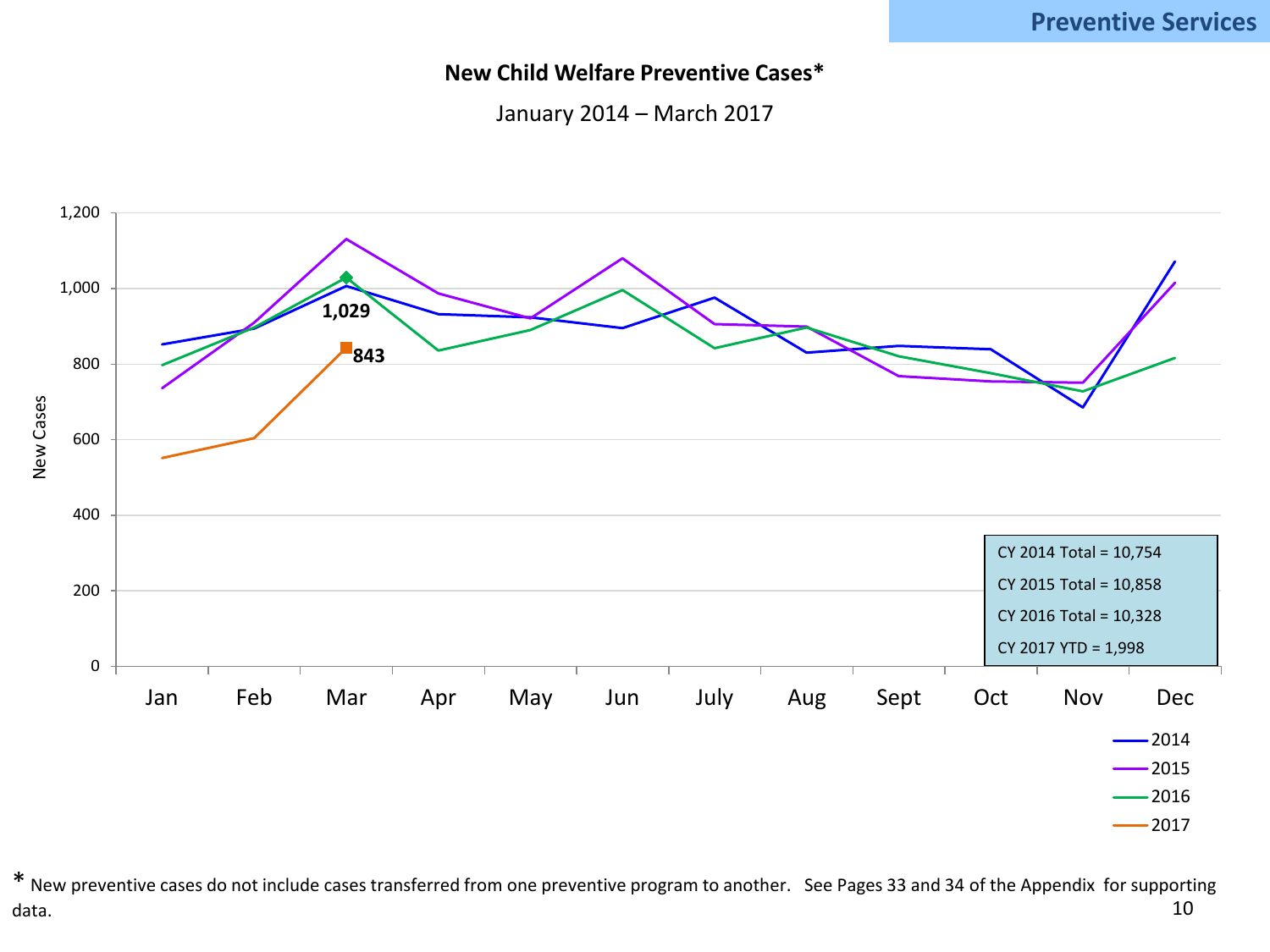# **Preventive Services**

## **New Child Welfare Preventive Cases by Program Type \***

March 2016 – March 2017



|                                          | <b>Mar</b> | Apr  | May  | <b>June</b> | July | Aug  | <b>Sep</b> | Oct  | <b>Nov</b> | <b>Dec</b> | Jan  | Feb  | Mar  |
|------------------------------------------|------------|------|------|-------------|------|------|------------|------|------------|------------|------|------|------|
|                                          | 2016       | 2016 | 2016 | 2016        | 2016 | 2016 | 2016       | 2016 | 2016       | 2016       | 2017 | 2017 | 2017 |
| Number of New<br><b>Preventive Cases</b> | 1029       | 836  | 890  | 996         | 842  | 897  | 821        | 776  | 728        | 816        | 551  | 604  | 843  |

<sup>\*</sup> New preventive cases exclude cases transferred from one preventive program to another.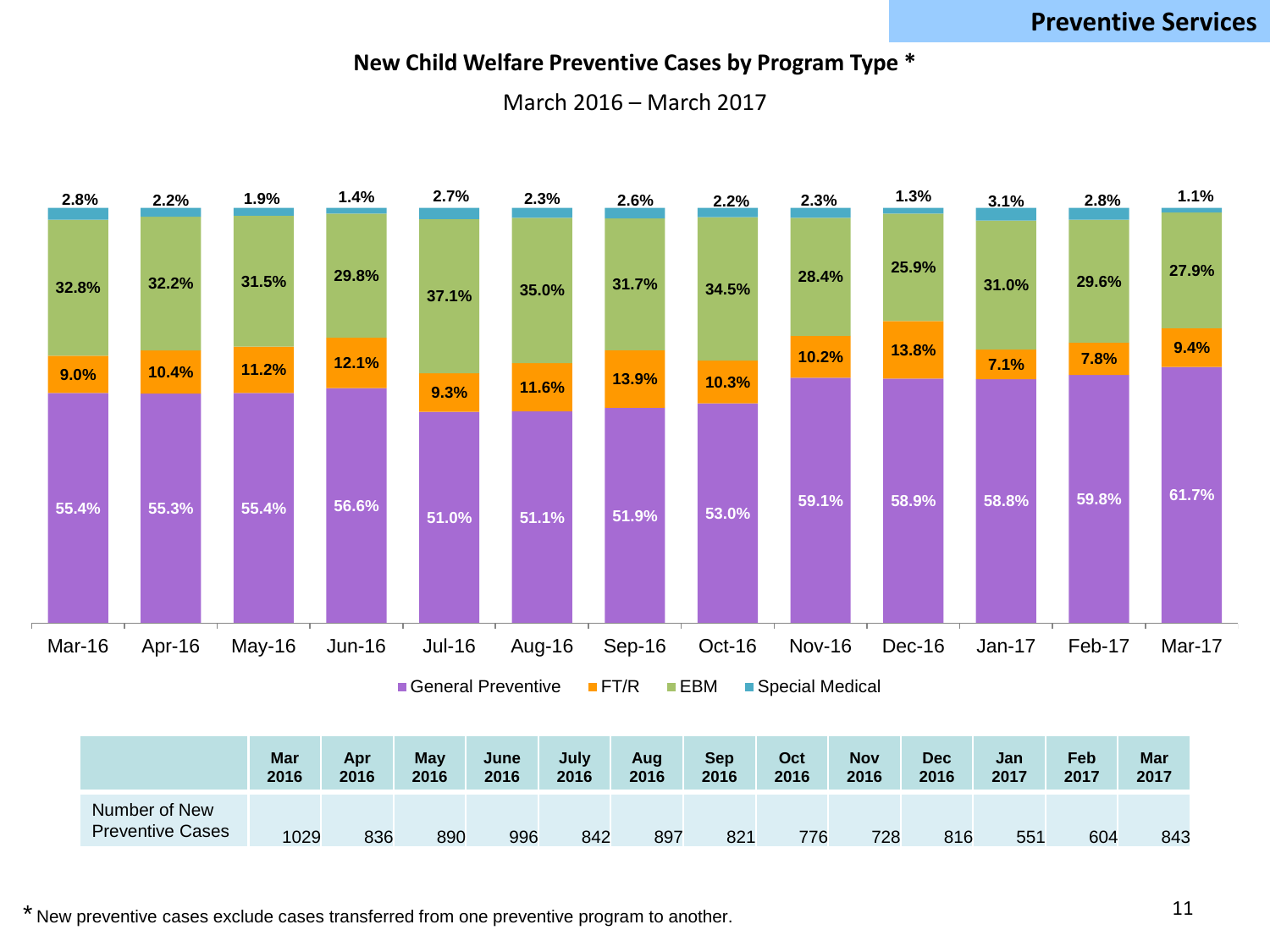#### **Average Children's Center Monthly Population**



## March 2016 – March 2017

|                               | Mar  | Apr  | <b>May</b> | Jun  | Jul  | Aug  | <b>Sep</b> | Oct  | <b>Nov</b> | <b>Dec</b> | Jan  | Feb  | Mar       |
|-------------------------------|------|------|------------|------|------|------|------------|------|------------|------------|------|------|-----------|
|                               | 2016 | 2016 | 2016       | 2016 | 2016 | 2016 | 2016       | 2016 | 2016       | 2016       | 2017 | 2017 | 2017      |
| Average Number<br>of Children | 49   | 53   | 34         | 40   | 50   | 56   | 54         | 74   | 62         | 82         | 97   | 60   | 72<br>ں ، |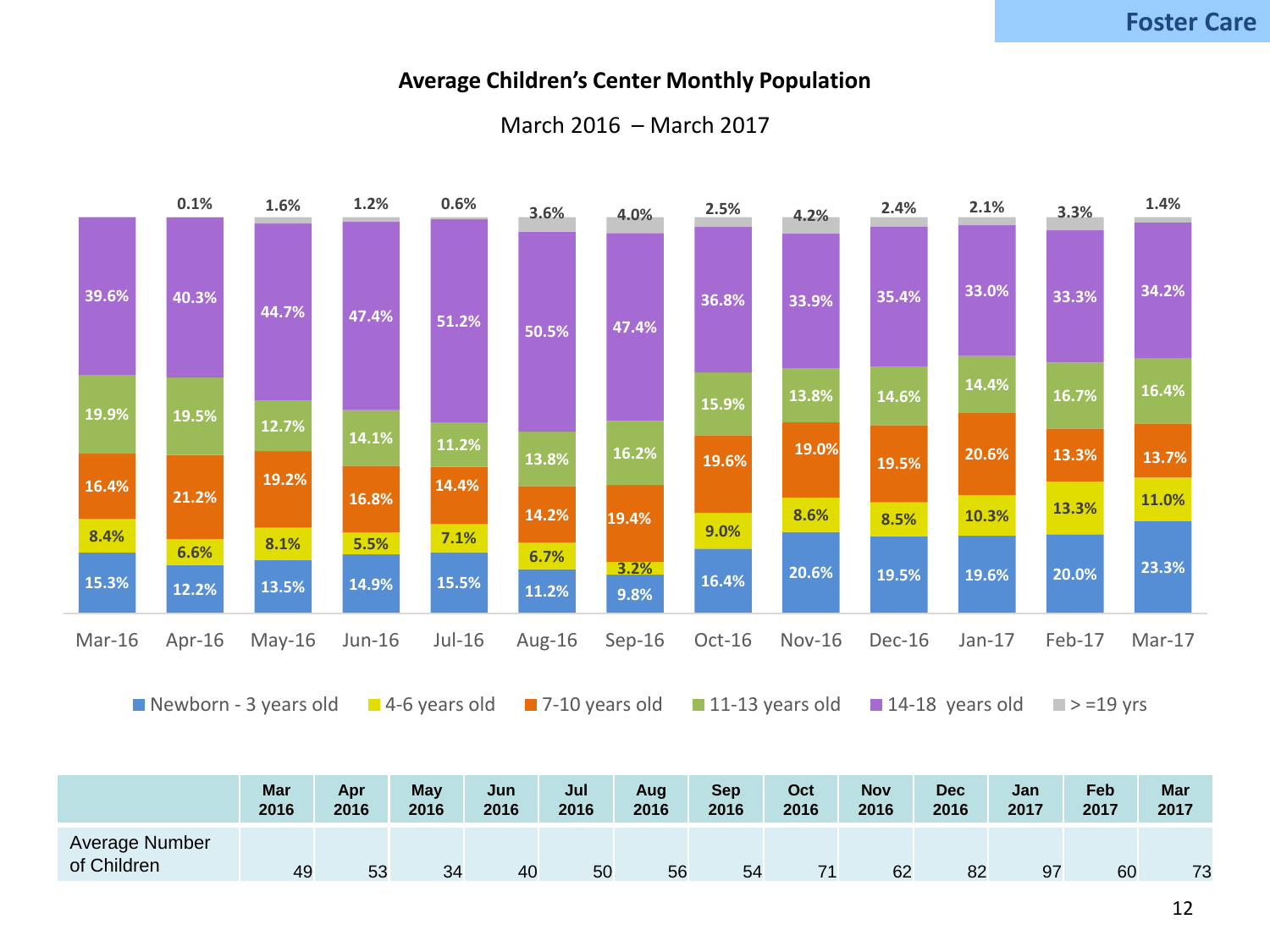# **Foster Care**

#### **Total Monthly Placements of Children in Foster Care**

January 2014 – February 2017

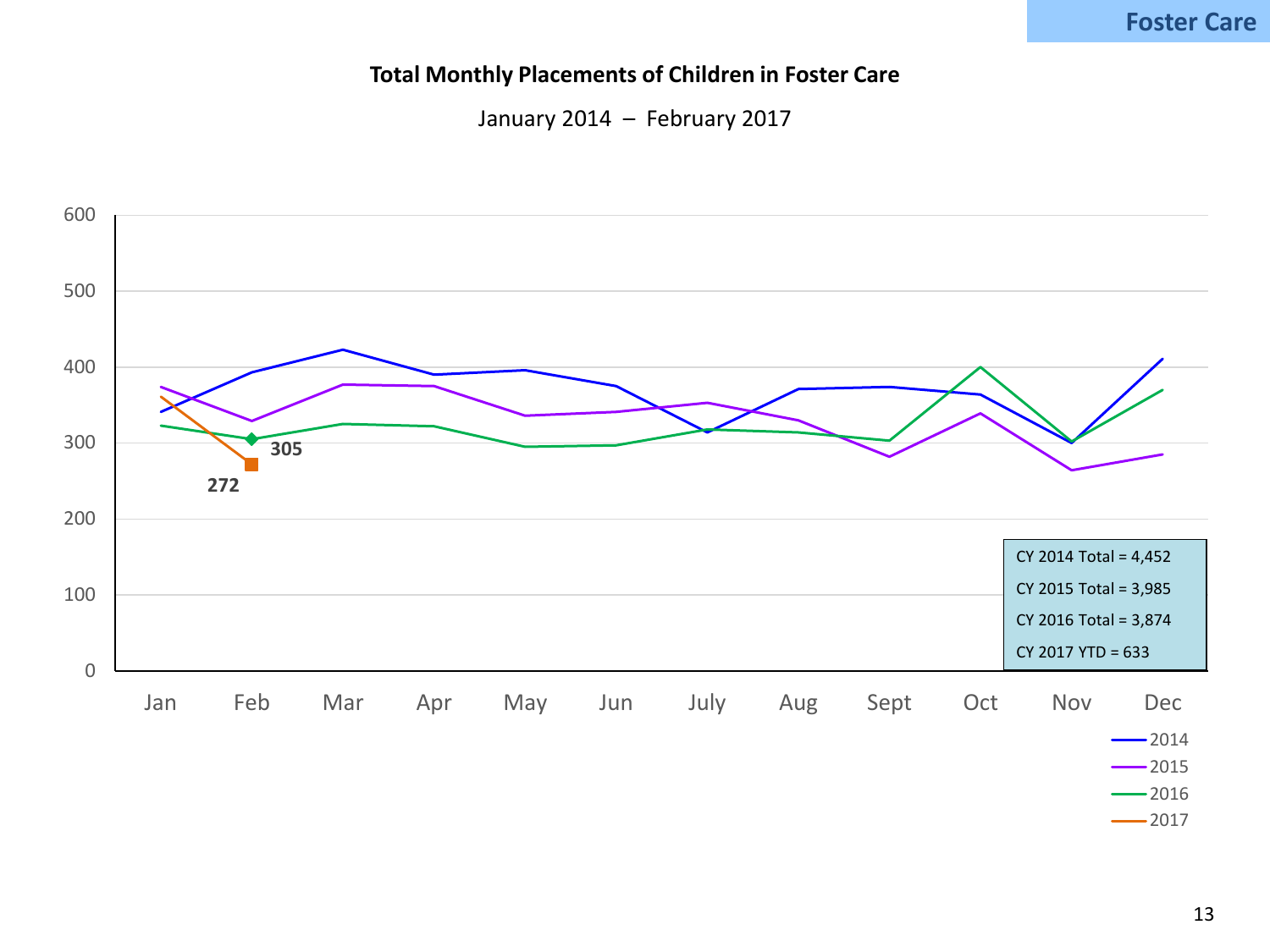# **Foster Care**

#### **Reason for Initial Placement of Children into Foster Care**

February 2016 – February 2017

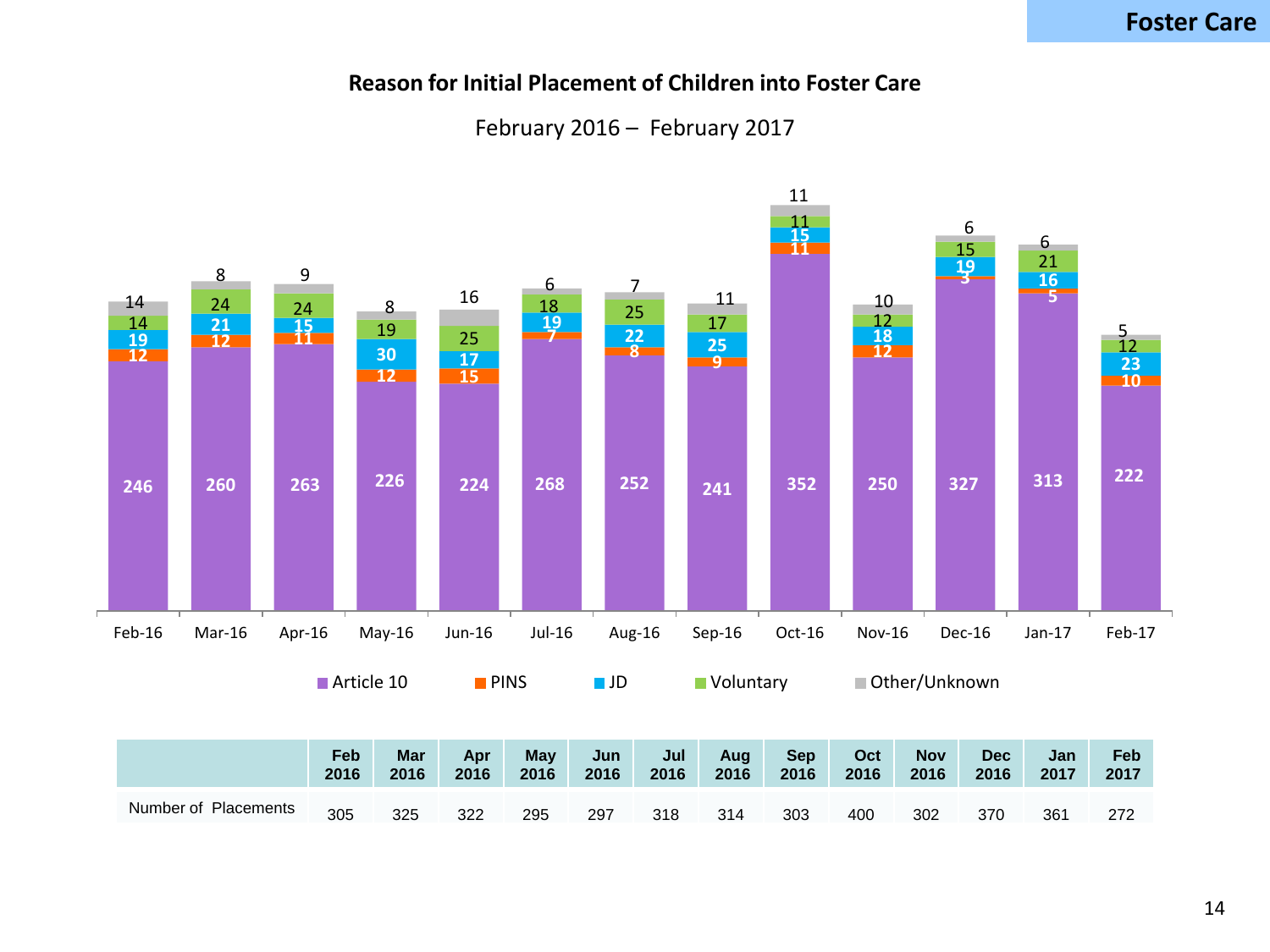# **Placements of Children\* by Age**

CY 2013 - February 2017

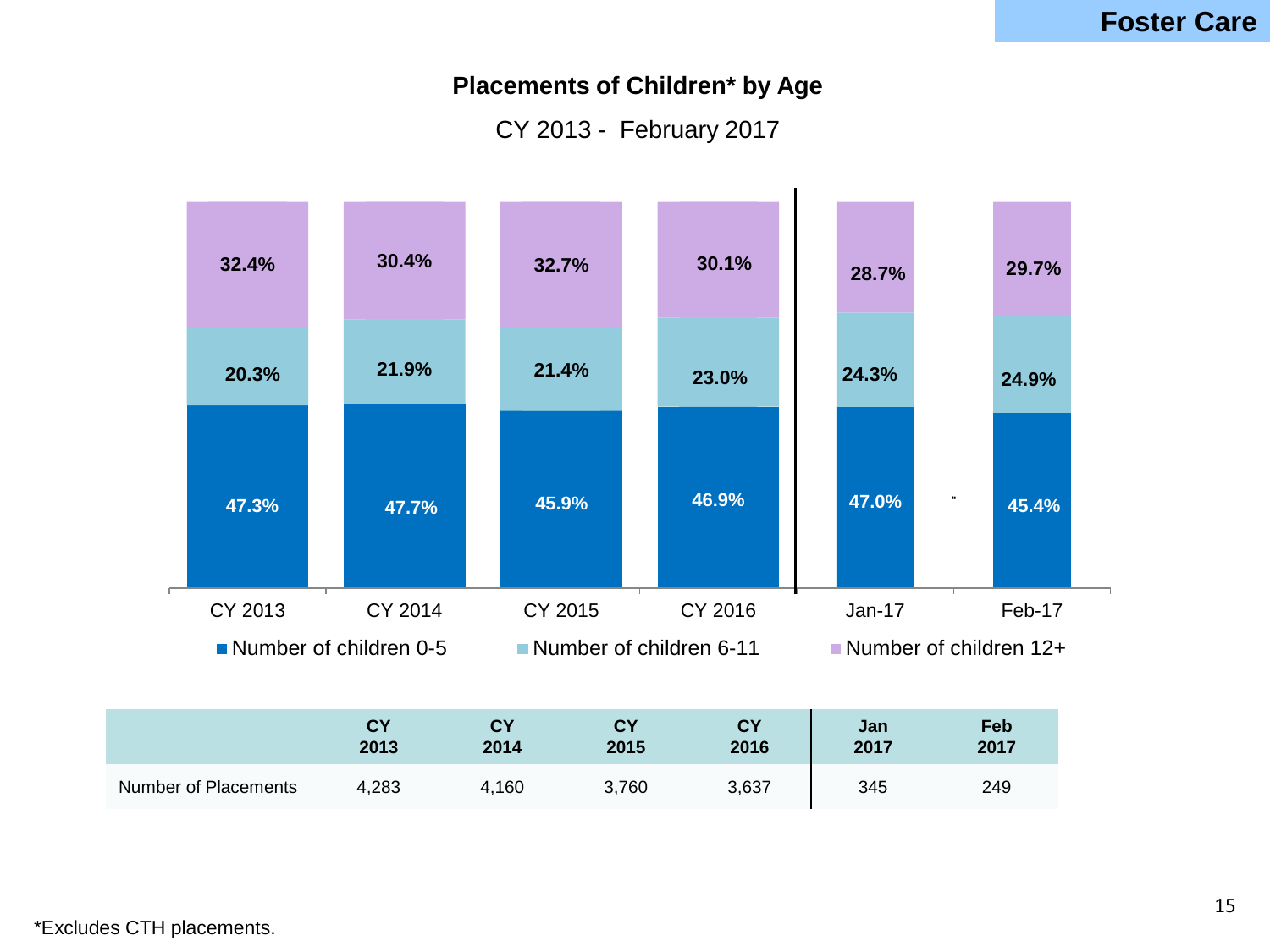# **Children in Foster Care \***

# February 2016 – February 2017 (end of month)



\*Excludes JD placements and includes children in 24 hour care and approximately 200 young children who are living in foster homes or residential care facilities with their mothers who are in foster care (8D children). 16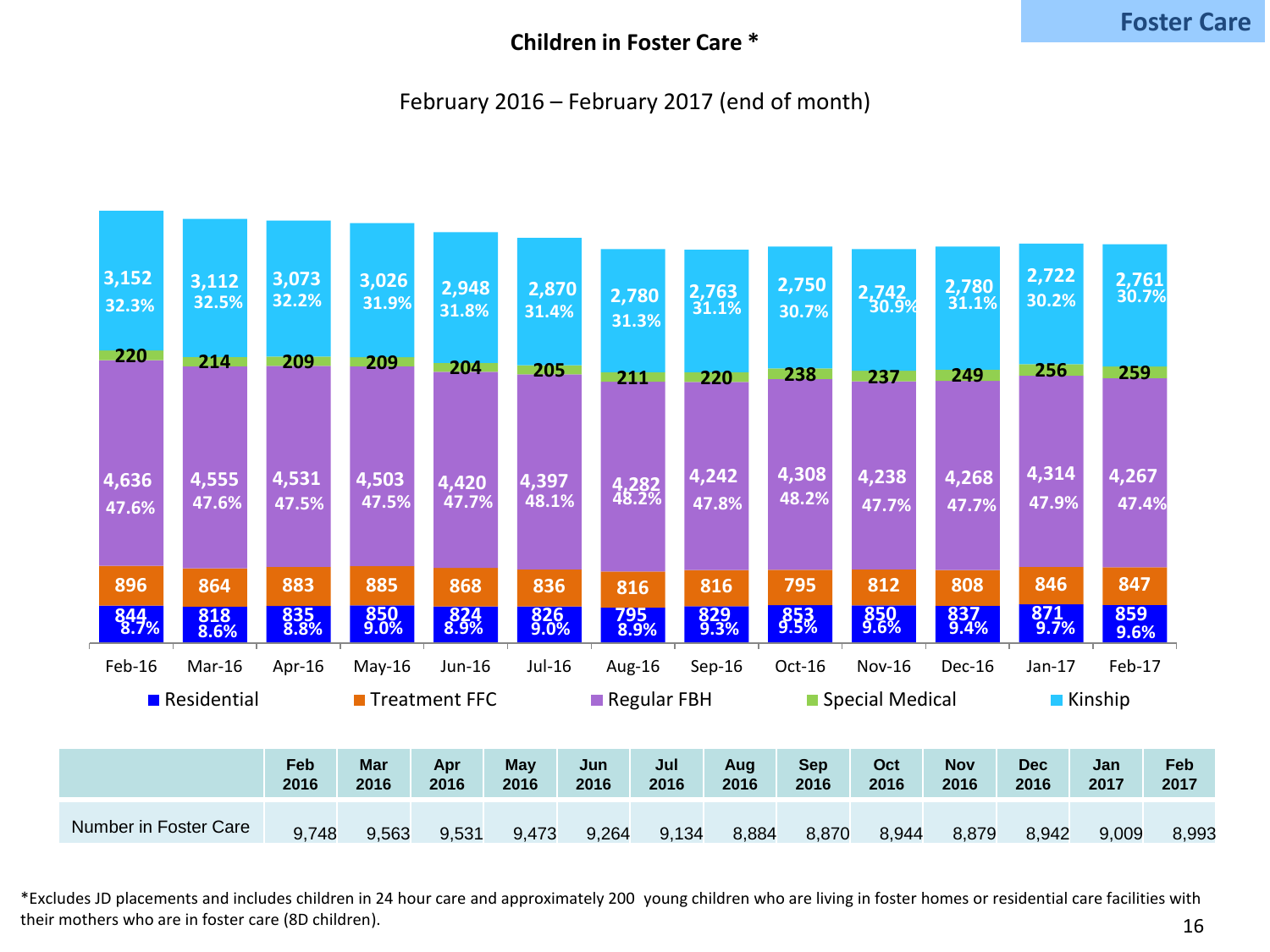# **Children Freed for Adoption, Surrender by at Least One Parent**





|                                            | Feb  | <b>Mar</b> | Apr  | May  | Jun  | Jul  | Aug  | <b>Sep</b> | Oct  | <b>Nov</b> | <b>Dec</b> | Jan  | Feb  |
|--------------------------------------------|------|------------|------|------|------|------|------|------------|------|------------|------------|------|------|
|                                            | 2016 | 2016       | 2016 | 2016 | 2016 | 2016 | 2016 | 2016       | 2016 | 2016       | 2016       | 2017 | 2017 |
| <b>Number</b><br><b>Freed for Adoption</b> | 54   | 102        | 62   | 91   | 72   | 43   | 81   | 61         | 66   | 51         | 63         | 55   | 46   |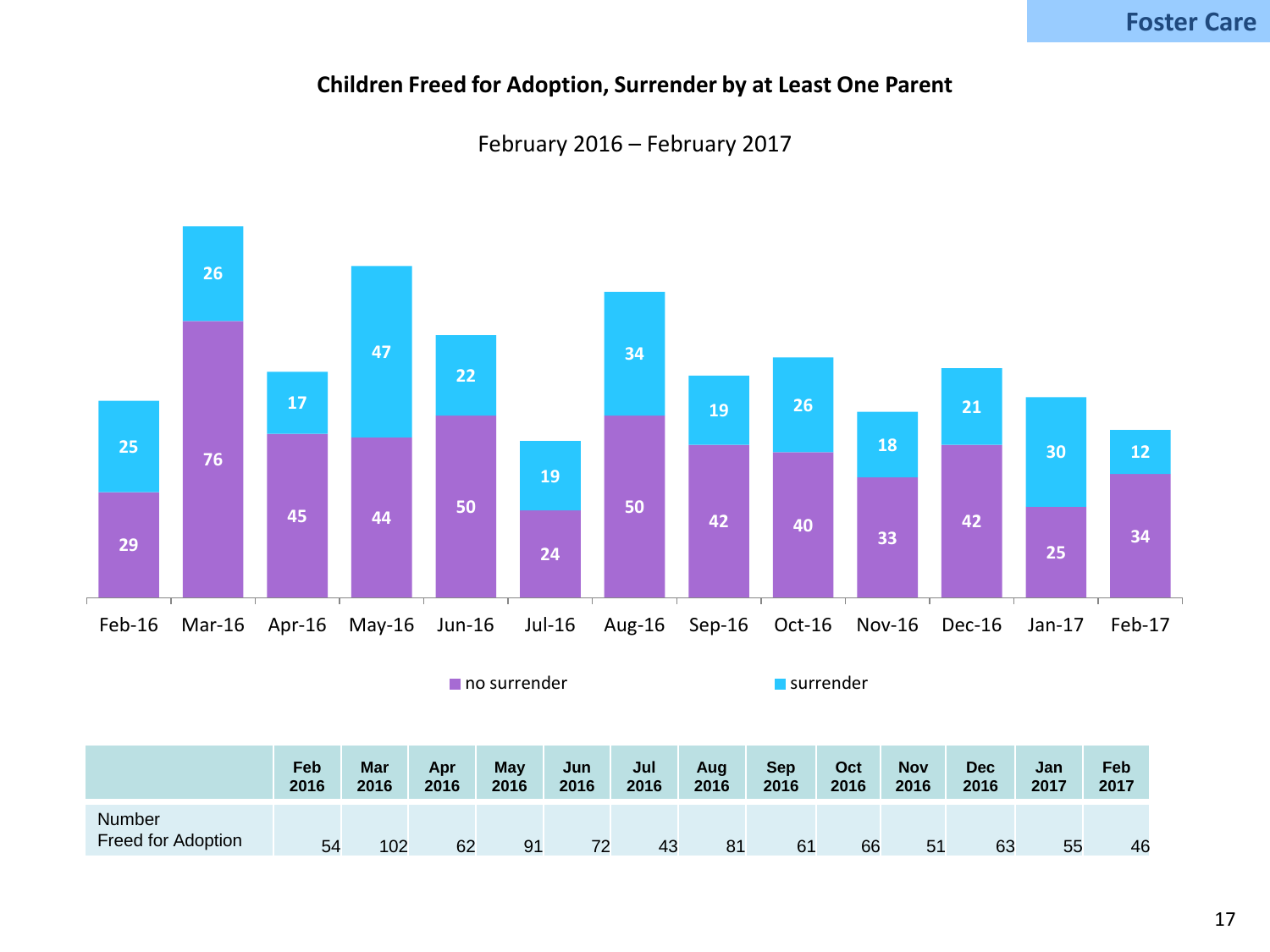# **Foster Care**

# **Permanency and Non-Permanency\* Discharges from Foster Care\*\***

February 2016 – February 2017



\*Non-permanency discharges include AWOL, APPLA , other discharge destinations such as psychiatric institutions and correctional facilities and discharges with unspecified destinations.

\*\*Excludes discharges of youth who entered care as a JD.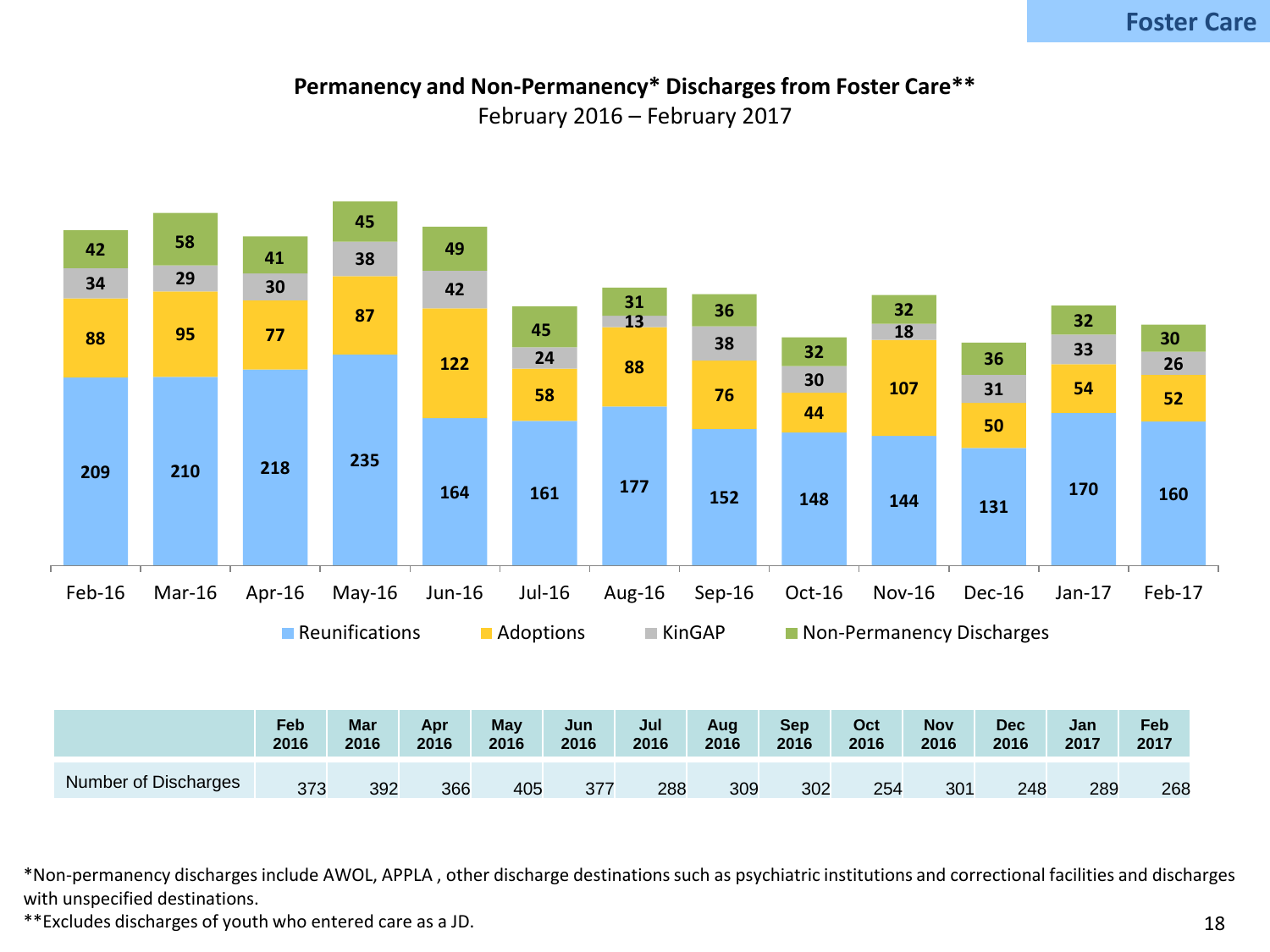# **Residential Care Capacity and Utilization**

# February 2016– February 2017



■ Used ■ Not Used

|          | Feb  | Mar  | Apr  | May  | Jun  | Jul  | Aug  | <b>Sep</b> | Oct   | <b>Nov</b> | <b>Dec</b> | Jan  | Feb   |
|----------|------|------|------|------|------|------|------|------------|-------|------------|------------|------|-------|
|          | 2016 | 2016 | 2016 | 2016 | 2016 | 2016 | 2016 | 2016       | 2016  | 2016       | 2016       | 2017 | 2017  |
| Capacity | ,061 | ,055 | ,055 | ,055 | ,055 | ,055 | ,055 | ,055       | 1,043 | 1,043      | ,043       | ,043 | 1,043 |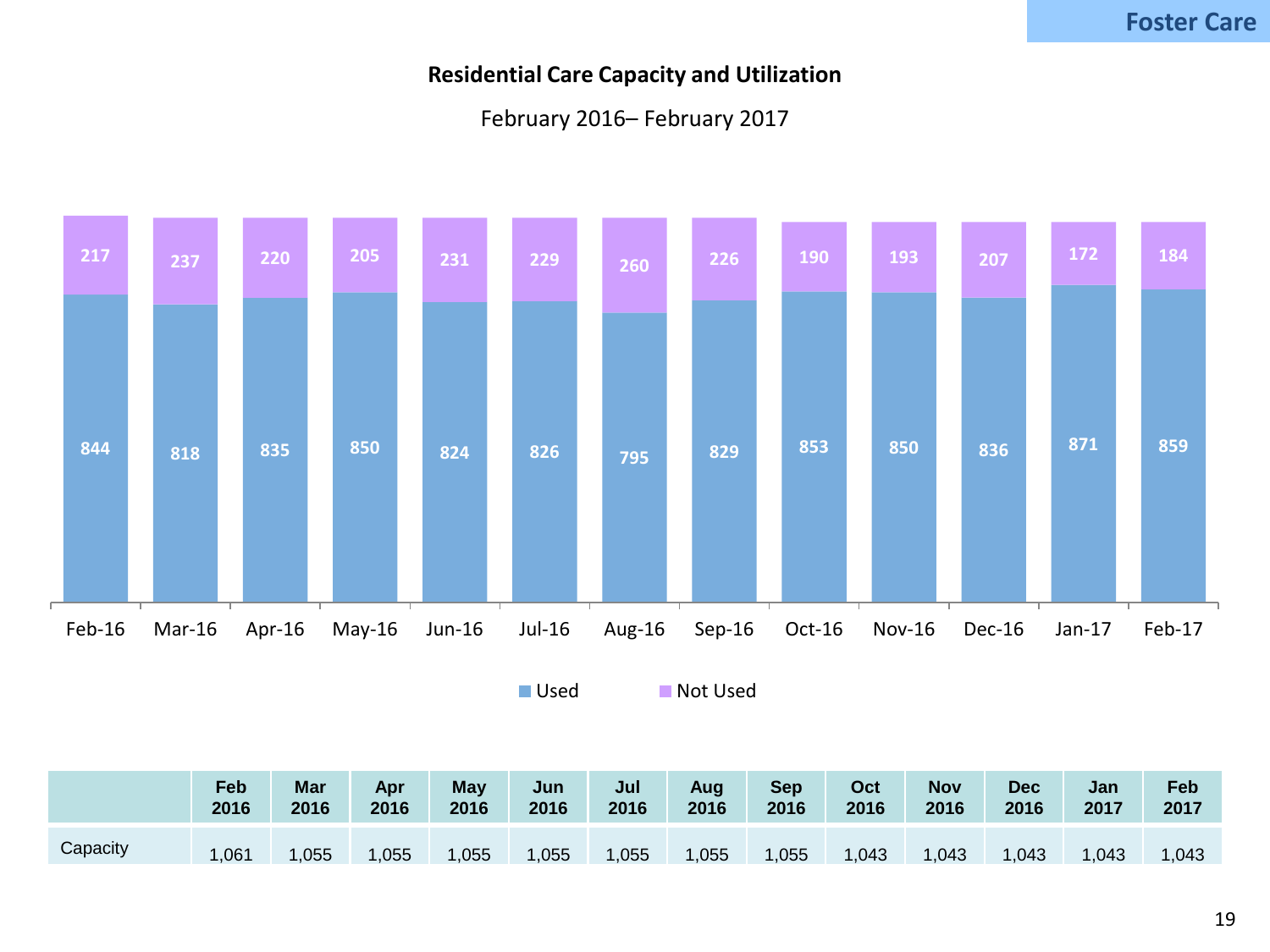# **Juvenile Justice**

## **Total Monthly Admissions to Detention**

January 2014 – March 2017 (Monthly Total)



 $-2017$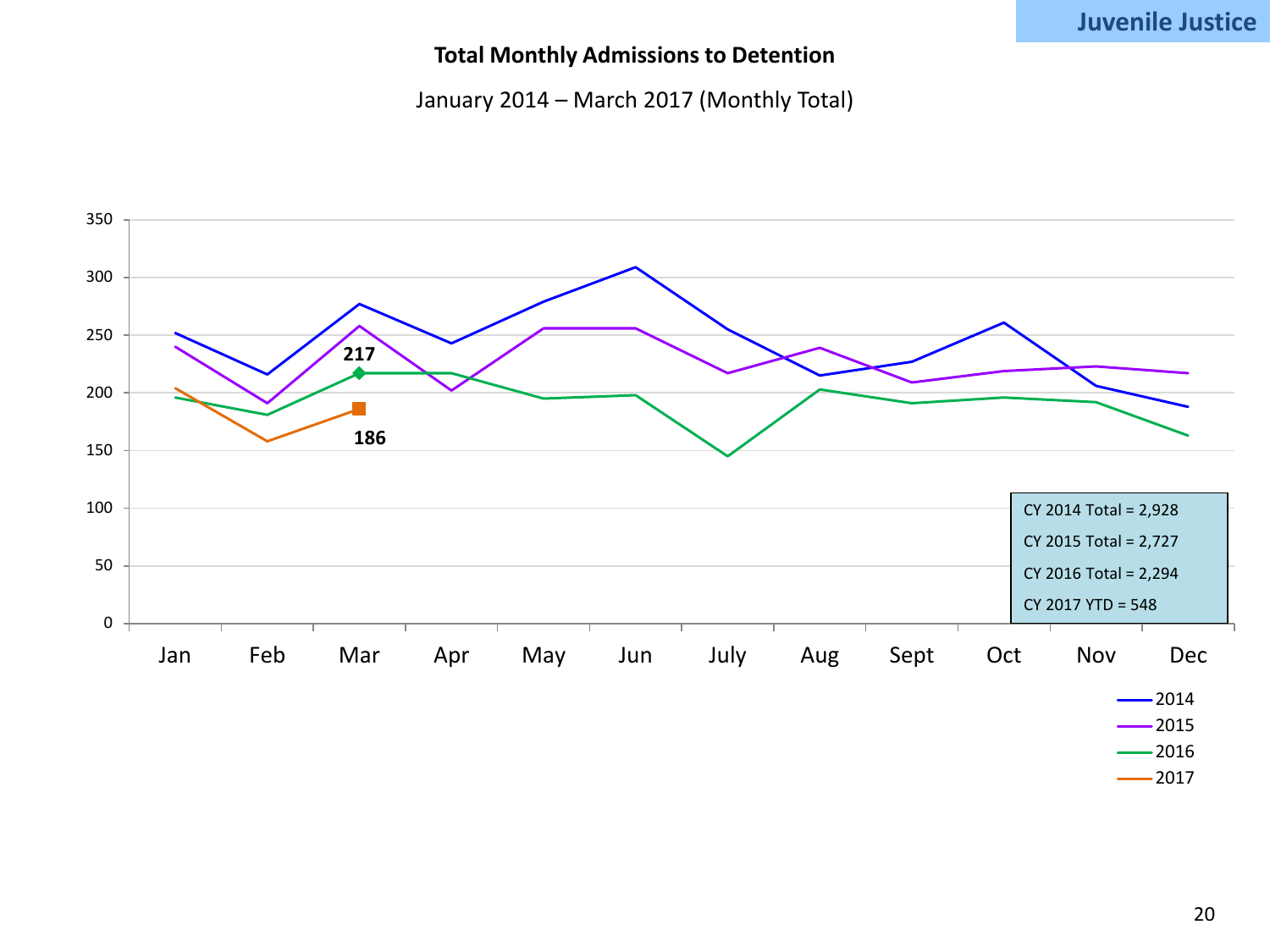## **Admit Authority on Admissions**

## March 2016 – March 2017 (Monthly Total)

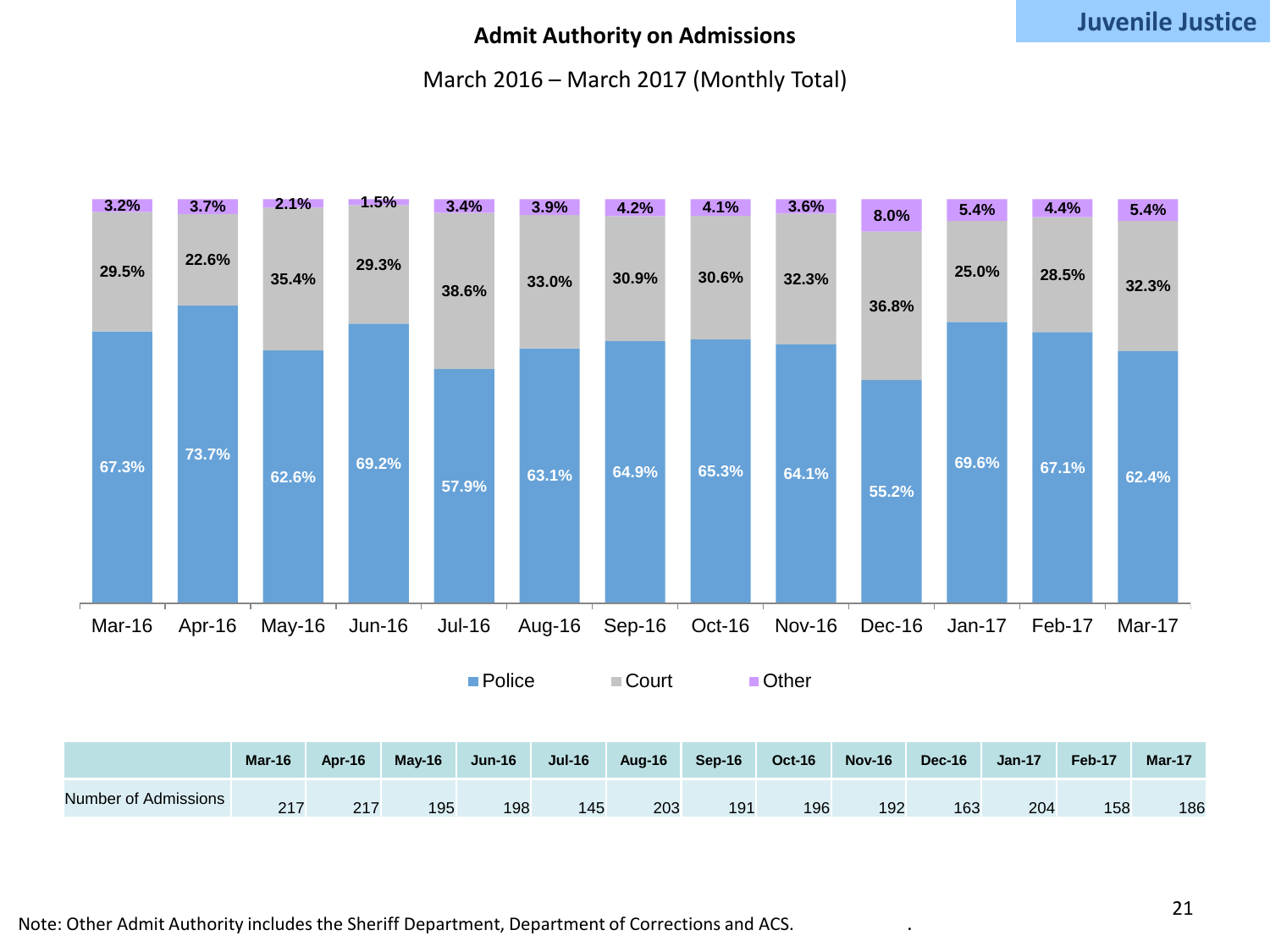## **Monthly Average Daily Population**

January 2014 – March 2017

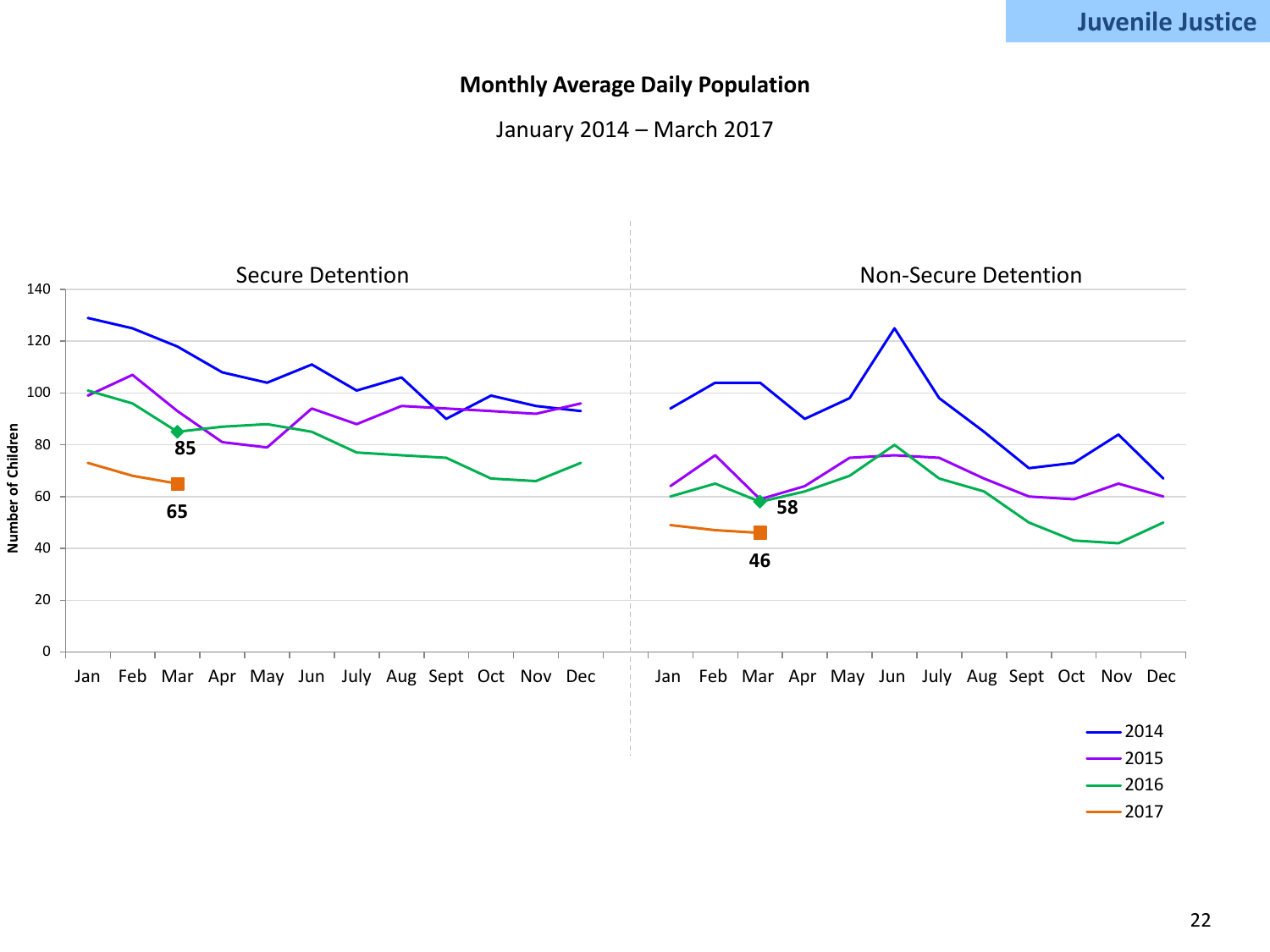## **Total Monthly Releases from Detention**

January 2014 – March 2017 (Monthly Total)

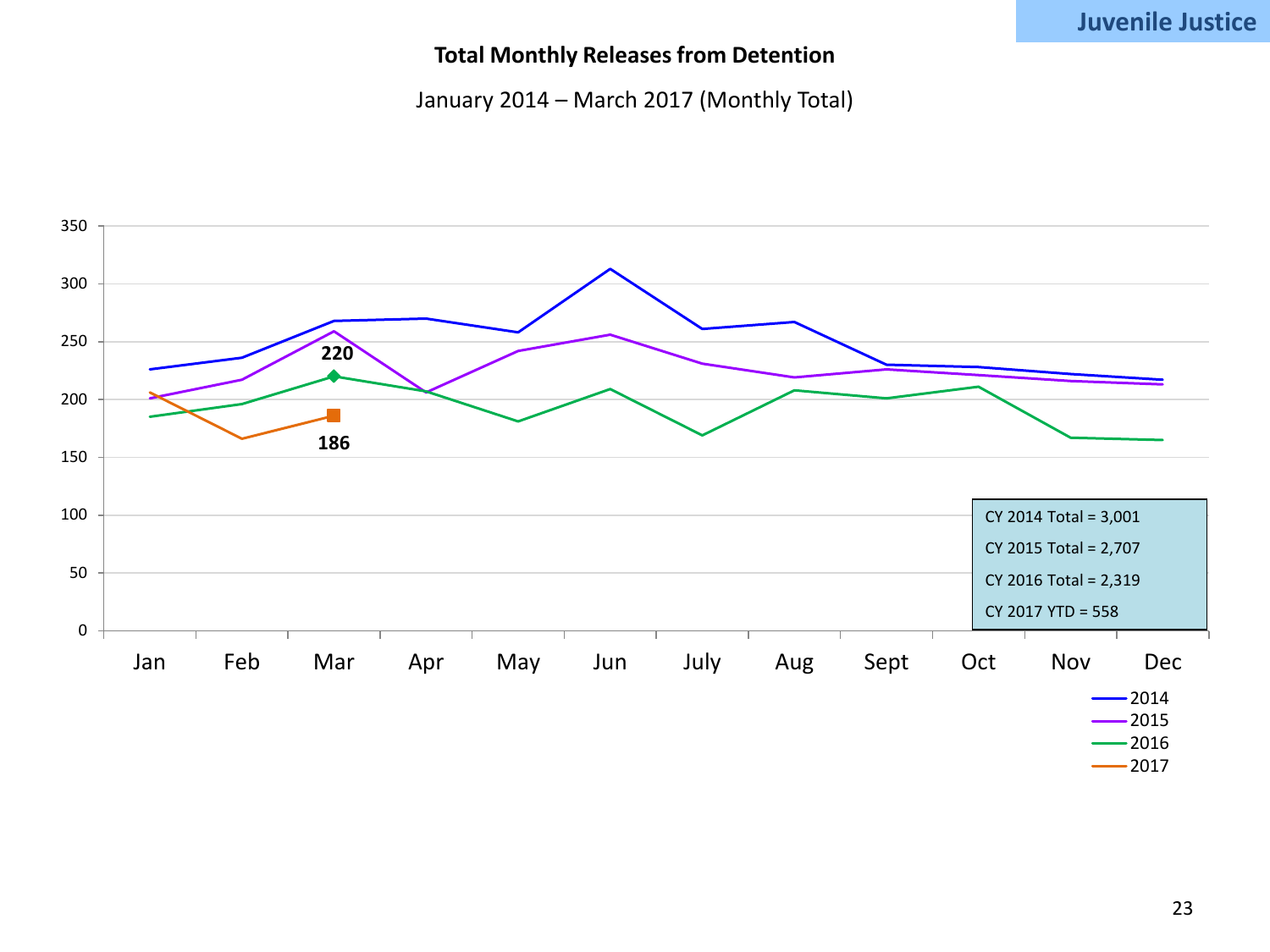# **Juvenile Justice**

# **Close to Home Intakes\***

## January 2014 – March 2017 (Monthly Total)

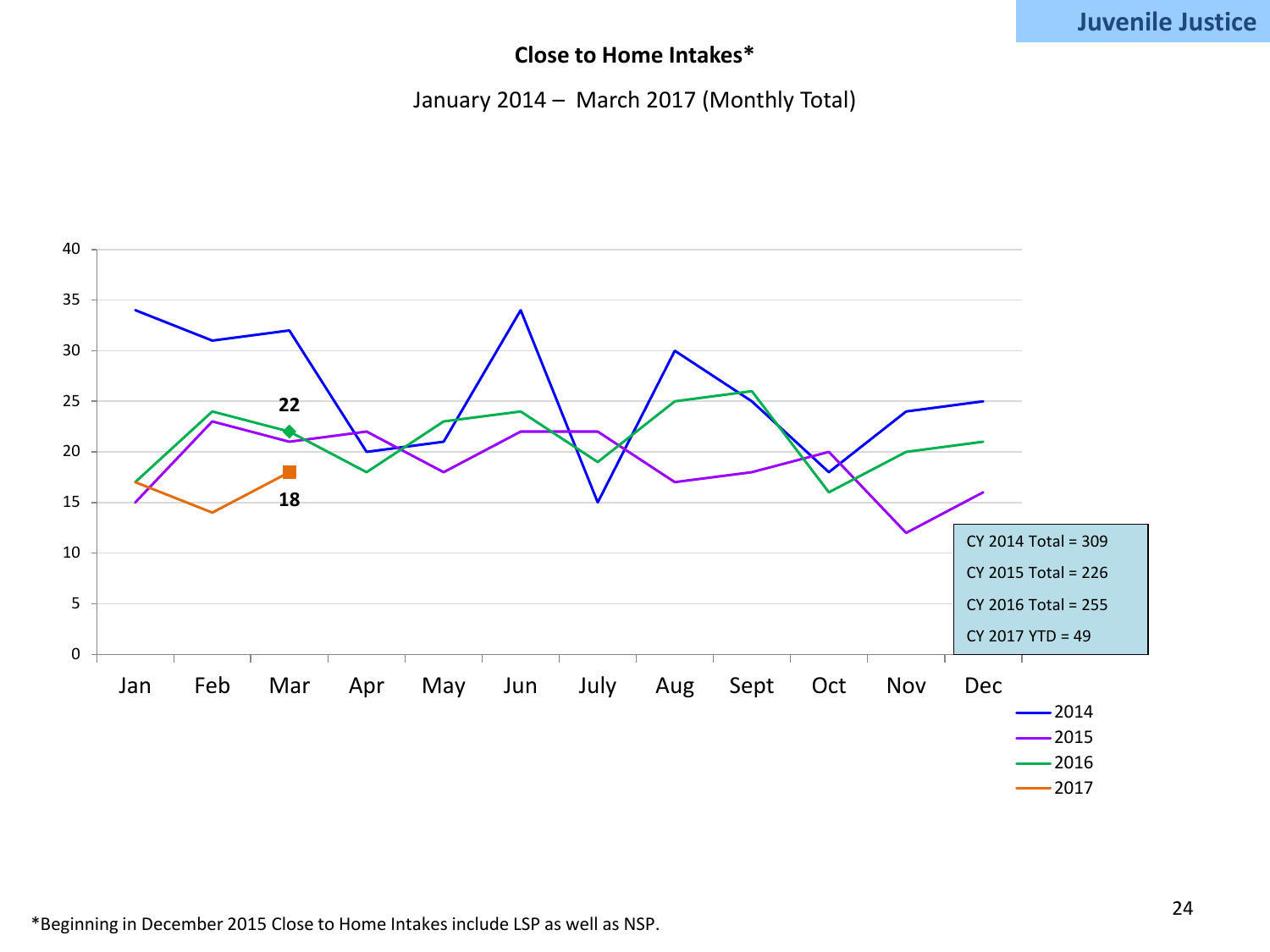## **CTH Placement, in 24-hour Care**

# **Juvenile Justice**

#### March 2016– March 2017 (end of month)



|            | 3/31/16 | 4/29/16 | 5/31/16 |     |     |     |     |     |     | 6/30/16 7/31/16 8/31/16 9/30/16 10/31/16 11/30/16 12/30/16 | 1/31/17 | 2/28/17 | 3/31/17 |
|------------|---------|---------|---------|-----|-----|-----|-----|-----|-----|------------------------------------------------------------|---------|---------|---------|
| <b>NSP</b> | 140     | 111     | 152     | 141 | 130 | 127 | 117 | 136 | 141 | 136                                                        | 147     | 140     | 128     |
| <b>LSP</b> | 14      | 14      | 22      | 23  | 17  | 20  | 22  | 23  | 26  | 27                                                         | 28      | 23      | 23      |

\*NSP Other includes youth in child welfare and mother/child placements.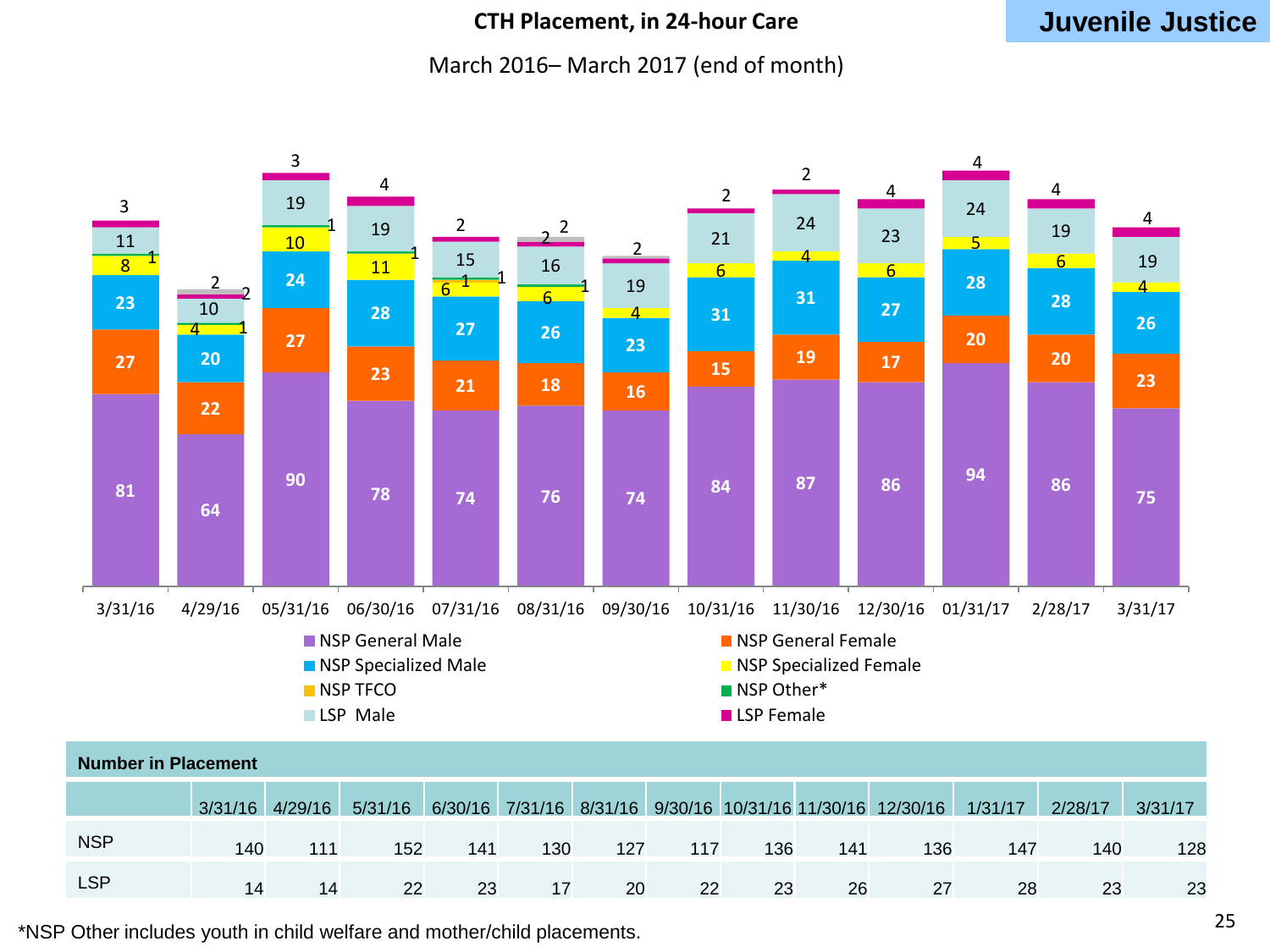# **Juvenile Justice**

## **Releases from Close to Home Placement to Aftercare**

January 2014 – March 2017 (Monthly Total)

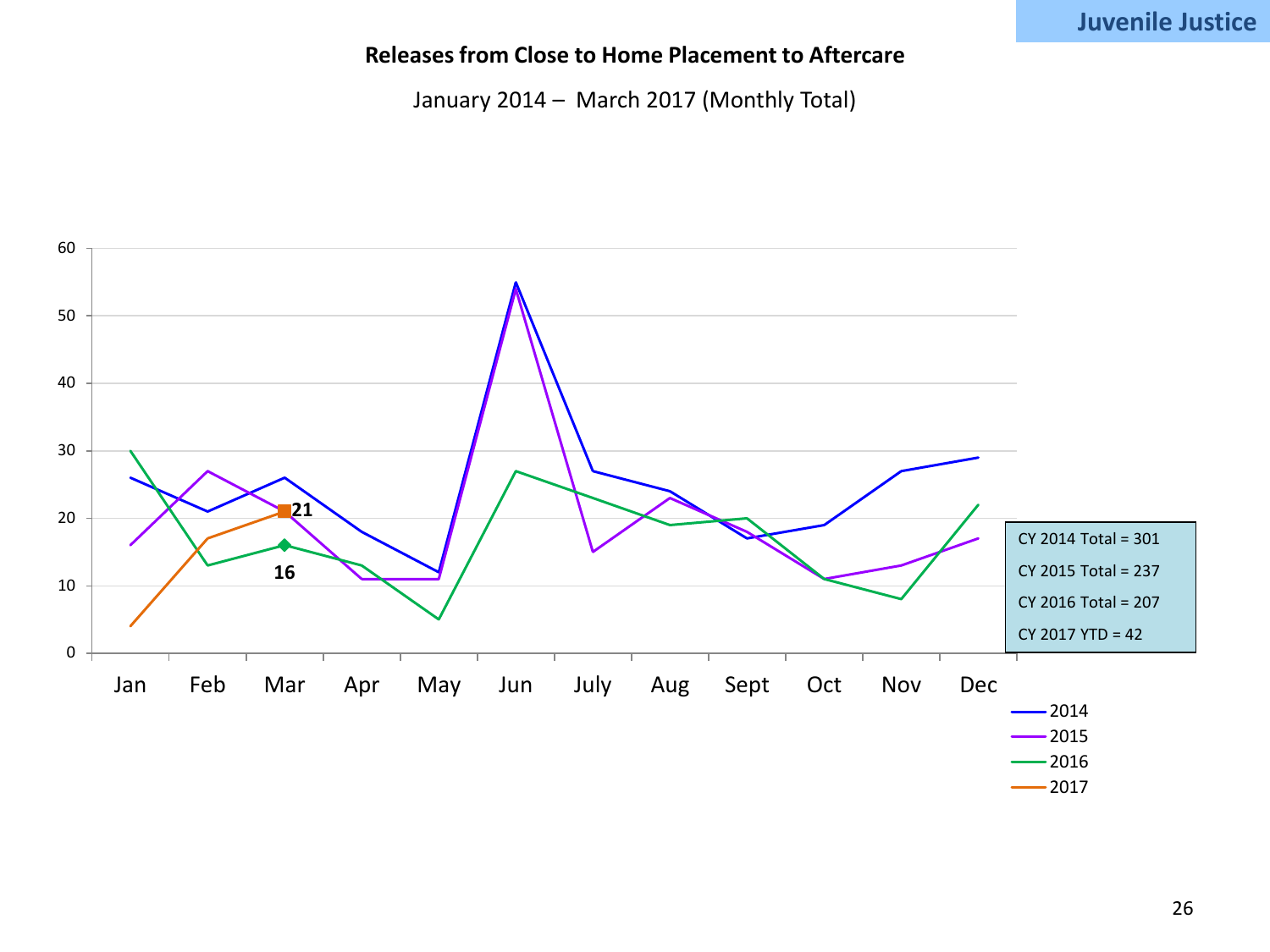# **Appendix**

**Figure 1: SCR Intakes by Borough, JAN 16 - MAR 16 and JAN 17 - MAR 17**

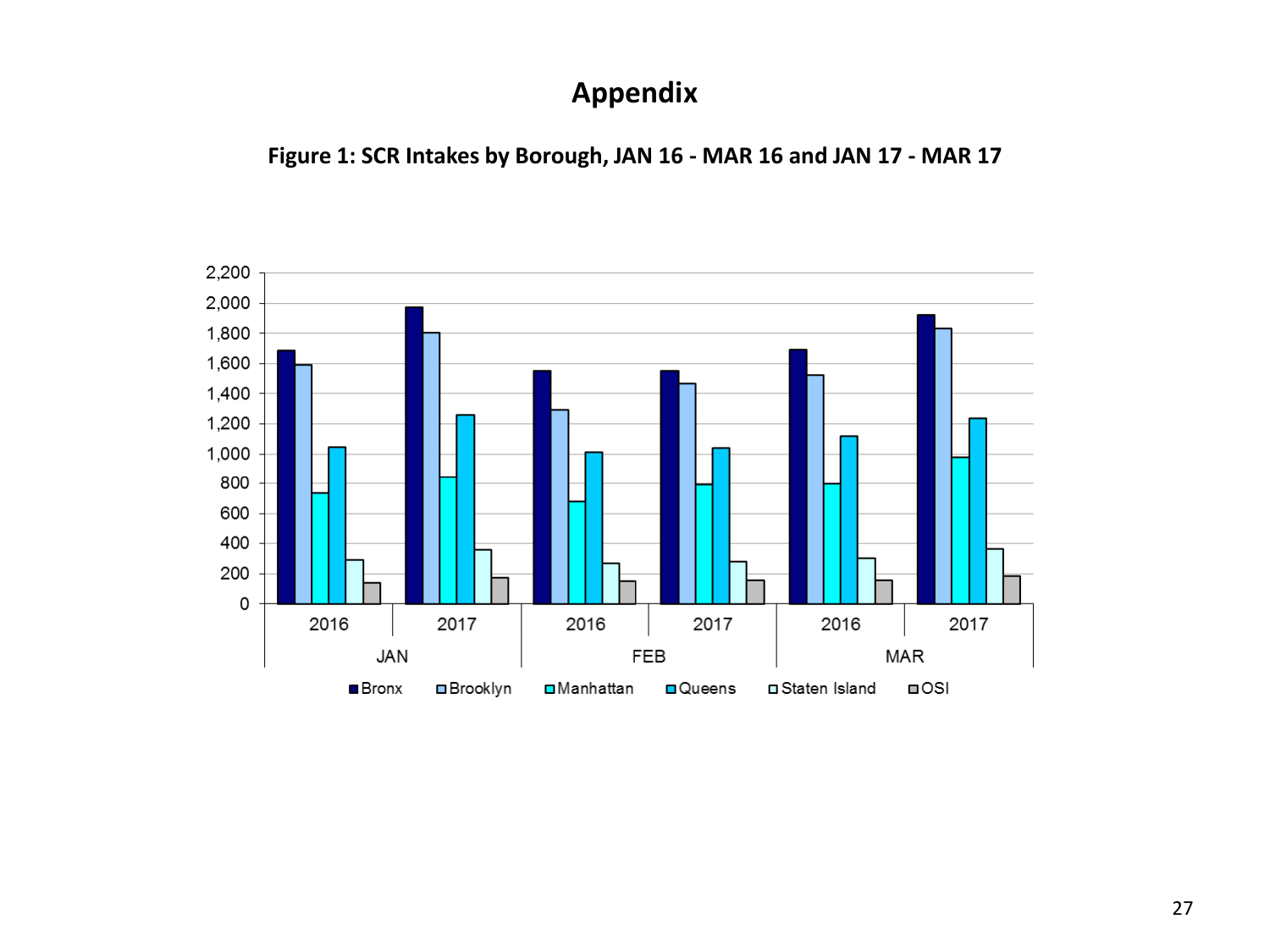# **Table 1 - SCR Intake Changes by Borough, JAN 16 - MAR 16 and JAN 17 - MAR 17**

| Month      | Year      | <b>Bronx</b> | <b>Brooklyn</b> | Manhattan | Queens | Staten Island | <b>OSI</b> | Other | Total  |
|------------|-----------|--------------|-----------------|-----------|--------|---------------|------------|-------|--------|
|            |           |              |                 |           |        |               |            |       |        |
| <b>JAN</b> | 2016      | 1,685        | 1,592           | 737       | 1,047  | 292           | 140        | 127   | 5,620  |
|            | 2017      | 1,971        | 1,802           | 844       | 1,259  | 357           | 172        | 184   | 6,589  |
|            | % Change  | 17.0%        | 13.2%           | 14.5%     | 20.2%  | 22.3%         | 22.9%      | 44.9% | 17.2%  |
|            |           |              |                 |           |        |               |            |       |        |
|            | 2016      | .549         | 1,295           | 678       | 1,009  | 267           | 153        | 134   | 5,085  |
| <b>FEB</b> | 2017      | 1,552        | 1,467           | 792       | 1,042  | 283           | 154        | 157   | 5,447  |
|            | % Change  | 0.2%         | 13.3%           | 16.8%     | 3.3%   | 6.0%          | 0.7%       | 17.2% | 7.1%   |
|            |           |              |                 |           |        |               |            |       |        |
|            | 2016      | ,961         | 1,854           | 847       | 1,234  | 323           | 159        | 135   | 6,513  |
| <b>MAR</b> | 2017      | 1,925        | 1,835           | 977       | 1,235  | 363           | 187        | 169   | 6,691  |
|            | % Change  | $-1.8%$      | $-1.0%$         | 15.3%     | 0.1%   | 12.4%         | 17.6%      | 25.2% | 2.7%   |
|            |           |              |                 |           |        |               |            |       |        |
|            | 2015/2016 | 5,195        | 4,741           | 2,262     | 3,290  | 882           | 452        | 396   | 17,218 |
| Total      | 2016/2017 | 5,448        | 5,104           | 2,613     | 3,536  | 1,003         | 513        | 510   | 18,727 |
|            | % Change  | 4.9%         | 7.7%            | 15.5%     | 7.5%   | 13.7%         | 13.5%      | 28.8% | 8.8%   |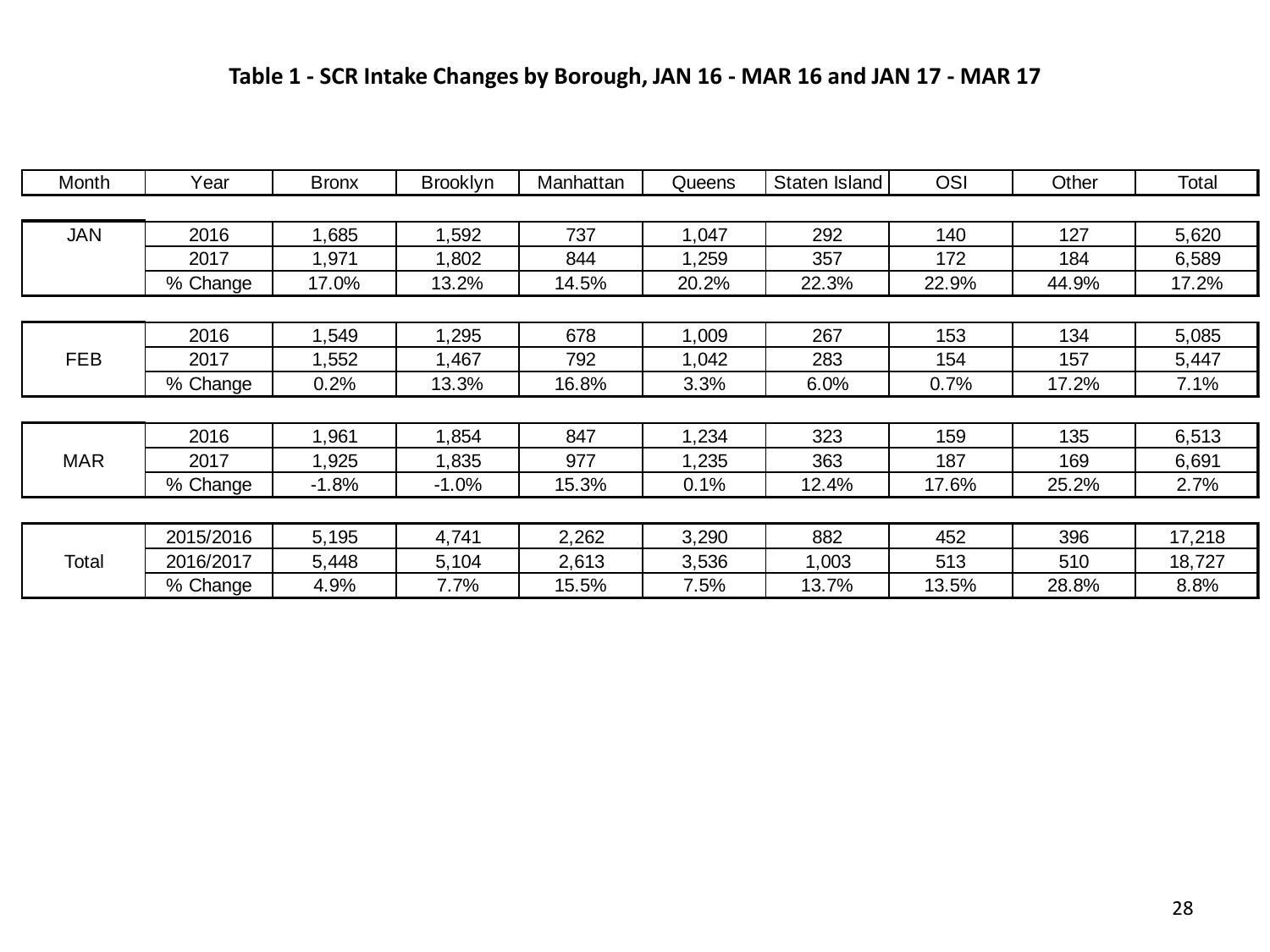## **Figure 2: Citywide SCR Intakes by Reporter Group, JAN 16 - MAR 16 and JAN 17 - MAR 17**

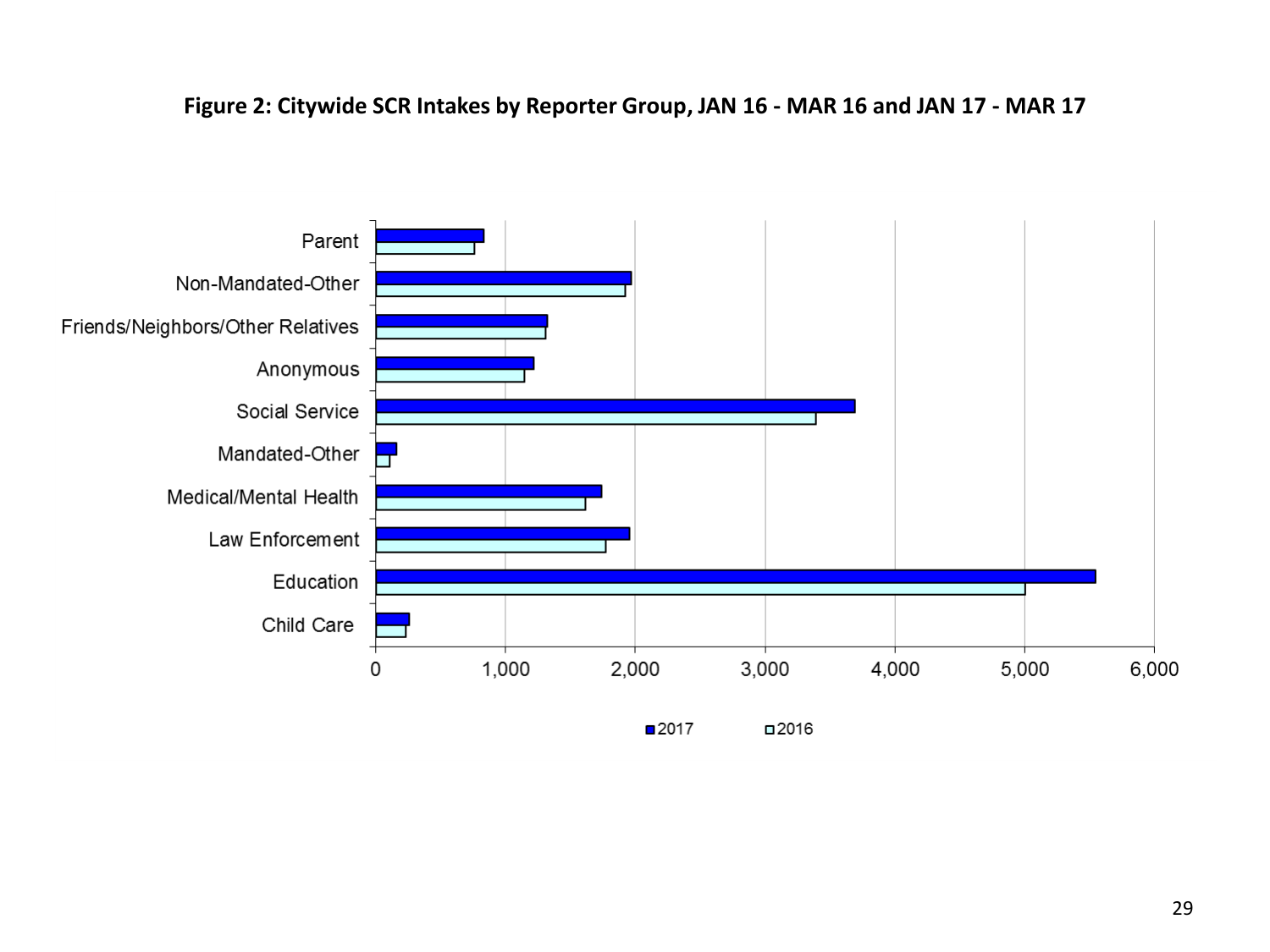# **Table 2 - SCR Intakes by Reporter Group, JAN 16 - MAR 16 and JAN 17 - MAR 17**

| Year                   | Child Care/<br>Substitute<br>Care<br>Personnel | Educational<br>Personnel | Law<br>Enforcement | Medical/<br>Mental Health<br>Personnel | Mandated-<br>Other | Social<br>Service<br>Personnel | Anonymous      | Friends/<br>Neighbors/<br>Other<br>Relatives | Non-<br>Mandated-<br>Other | Parent     | <b>Foster Parent</b>     | Total          |
|------------------------|------------------------------------------------|--------------------------|--------------------|----------------------------------------|--------------------|--------------------------------|----------------|----------------------------------------------|----------------------------|------------|--------------------------|----------------|
|                        |                                                |                          |                    |                                        |                    | <b>Bronx</b>                   |                |                                              |                            |            |                          |                |
| 2016                   | 73                                             | 1,606                    | 437                | 441                                    | 29                 | 1,057                          | 311            | 389                                          | 625                        | 230        | 0                        | 5,198          |
| 2017                   | 76                                             | 1,749                    | 503                | 471                                    | 40                 | 1,096                          | 345            | 393                                          | 571                        | 205        | 1                        | 5,450          |
| % Change               | 4.1%                                           | 8.9%                     | 15.1%              | 6.8%                                   | 37.9%              | 3.7%                           | 10.9%          | 1.0%                                         | $-8.6%$                    | $-10.9%$   | $\overline{\phantom{a}}$ | 4.8%           |
|                        |                                                |                          |                    |                                        |                    |                                |                |                                              |                            |            |                          |                |
|                        |                                                |                          |                    |                                        |                    | <b>Brooklyn</b>                |                |                                              |                            |            |                          |                |
| 2016<br>2017           | 64<br>62                                       | 1,429                    | 530                | 444                                    | 24<br>40           | 852<br>975                     | 340            | 384                                          | 494<br>522                 | 181<br>226 | 0                        | 4,742          |
| % Change               | $-3.1%$                                        | 1,523<br>6.6%            | 581<br>9.6%        | 445<br>0.2%                            | 66.7%              | 14.4%                          | 344<br>1.2%    | 386<br>0.5%                                  | 5.7%                       | 24.9%      | 0<br>u.                  | 5,104<br>7.6%  |
|                        |                                                |                          |                    |                                        |                    |                                |                |                                              |                            |            |                          |                |
|                        |                                                |                          |                    |                                        |                    | <b>Manhattan</b>               |                |                                              |                            |            |                          |                |
| 2016                   | 27                                             | 548                      | 302                | 237                                    | 24                 | 455                            | 178            | 161                                          | 244                        | 83         |                          | 2,260          |
| 2017                   | 35                                             | 642                      | 315                | 268                                    | 27                 | 524                            | 209            | 206                                          | 281                        | 105        | 0                        | 2,612          |
| % Change               | 29.6%                                          | 17.2%                    | 4.3%               | 13.1%                                  | 12.5%              | 15.2%                          | 17.4%          | 28.0%                                        | 15.2%                      | 26.5%      | $-100.0%$                | 15.6%          |
|                        |                                                |                          |                    |                                        |                    | Queens                         |                |                                              |                            |            |                          |                |
| 2016                   | 32                                             | 1,045                    | 315                | 290                                    | 20                 | 668                            | 206            | 246                                          | 339                        | 127        | 0                        | 3,288          |
| 2017                   | 43                                             | 1,199                    | 325                | 350                                    | 26                 | 693                            | 186            | 207                                          | 368                        | 137        | 0                        | 3,534          |
| % Change               | 34.4%                                          | 14.7%                    | 3.2%               | 20.7%                                  | 30.0%              | 3.7%                           | $-9.7%$        | $-15.9%$                                     | 8.6%                       | 7.9%       | Щ.                       | 7.5%           |
|                        |                                                |                          |                    |                                        |                    |                                |                |                                              |                            |            |                          |                |
|                        |                                                |                          |                    |                                        |                    | <b>Staten Island</b>           |                |                                              |                            |            |                          |                |
| 2016                   | 10                                             | 294                      | 83                 | 100                                    | 4                  | 122                            | 65             | 91                                           | 77                         | 36         | 0                        | 882            |
| 2017                   | 13<br>30.0%                                    | 341                      | $\overline{98}$    | 97<br>$-3.0%$                          | 8                  | 150<br>23.0%                   | 84             | 80                                           | 83<br>7.8%                 | 48         | $\mathsf 0$<br>u.        | 1,002          |
| % Change               |                                                | 16.0%                    | 18.1%              |                                        | 100.0%             |                                | 29.2%          | $-12.1%$                                     |                            | 33.3%      |                          | 13.6%          |
|                        |                                                |                          |                    |                                        |                    | <b>OSI</b>                     |                |                                              |                            |            |                          |                |
| 2016                   | 28                                             | 41                       | 28                 | 49                                     | 3                  | 95                             | 24             | 22                                           | 95                         | 63         | 3                        | 451            |
| 2017                   | $\overline{25}$                                | 54                       | 34                 | 43                                     | 13                 | 106                            | 34             | $\overline{21}$                              | 103                        | 79         | $\mathbf{1}$             | 513            |
| $\overline{\%}$ Change | $-10.7%$                                       | 31.7%                    | 21.4%              | $-12.2%$                               | 333.3%             | 11.6%                          | 41.7%          | $-4.5%$                                      | 8.4%                       | 25.4%      | $-66.7%$                 | 13.7%          |
|                        |                                                |                          |                    |                                        |                    | <b>Other</b>                   |                |                                              |                            |            |                          |                |
| 2016                   | 0                                              | 41                       | 74                 | 56                                     | $\overline{c}$     | 143                            | 22             | 18                                           | 47                         | 41         | 0                        | 444            |
| 2017                   | $\overline{2}$                                 | 40                       | 98                 | 63                                     | 3                  | 145                            | 15             | 28                                           | 38                         | 31         | $\mathbf 0$              | 463            |
| % Change               | $\overline{\phantom{a}}$                       | $-2.4%$                  | 32.4%              | 12.5%                                  | 50.0%              | 1.4%                           | $-31.8%$       | 55.6%                                        | $-19.1%$                   | $-24.4%$   | $\overline{\phantom{a}}$ | 4.3%           |
|                        |                                                |                          |                    |                                        |                    |                                |                |                                              |                            |            |                          |                |
|                        |                                                |                          |                    |                                        |                    | <b>Citywide</b>                |                |                                              |                            |            |                          |                |
| 2016<br>2017           | 234<br>256                                     | 5,004<br>5,548           | 1,769<br>1,954     | 1,617<br>1,737                         | 106<br>157         | 3,392<br>3,689                 | 1,146<br>1,217 | 1,311<br>1,321                               | 1,921                      | 761<br>831 | 4<br>$\overline{2}$      | 17,265         |
|                        | 9.4%                                           | 10.9%                    | 10.5%              | 7.4%                                   | 48.1%              | 8.8%                           | 6.2%           | 0.8%                                         | 1,966<br>2.3%              | 9.2%       | $-50.0%$                 | 18,678<br>8.2% |
| % Change               |                                                |                          |                    |                                        |                    |                                |                |                                              |                            |            |                          |                |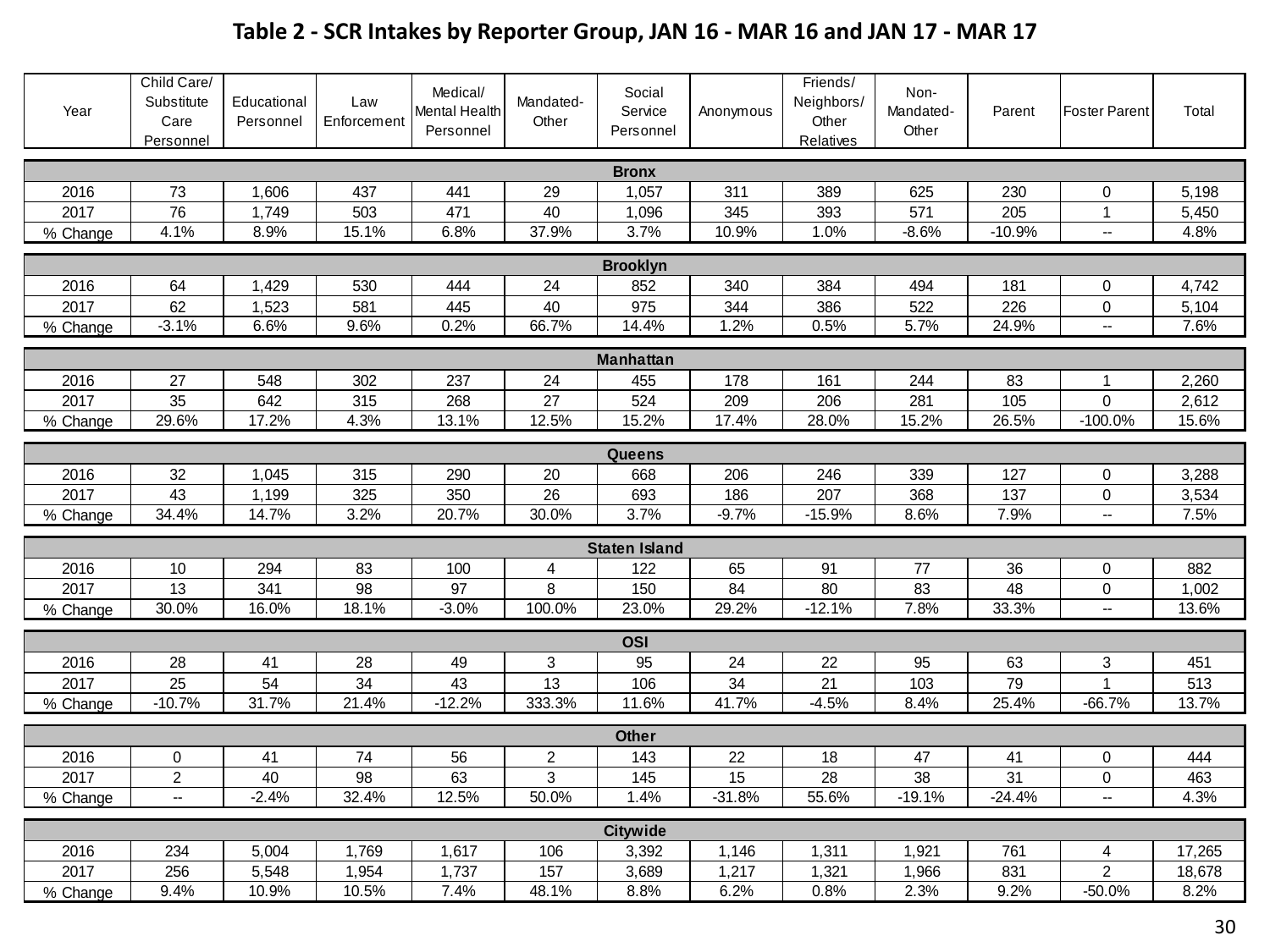

Total Allegations = 46,224

Allegations are grouped as follows: Physical Abuse - burn, fatality, fracture, choking, twisting, shaking, excessive corporal punishment, internal injuries, lacerations, bruises, welts, poisoning, noxious substances; Educational Neglect – educational neglect; Lack of Medical Care – lack of medical care; Neglect - inadequate guardianship, inadequate food, clothing, shelter, lack of supervision, malnutrition, failure to thrive, swelling, dislocations, sprains; Psychological Abuse - isolation, emotional neglect; Sexual Abuse – sexual abuse; and Other -parental drug use, child drug use, abandonment, inappropriate custodial conduct.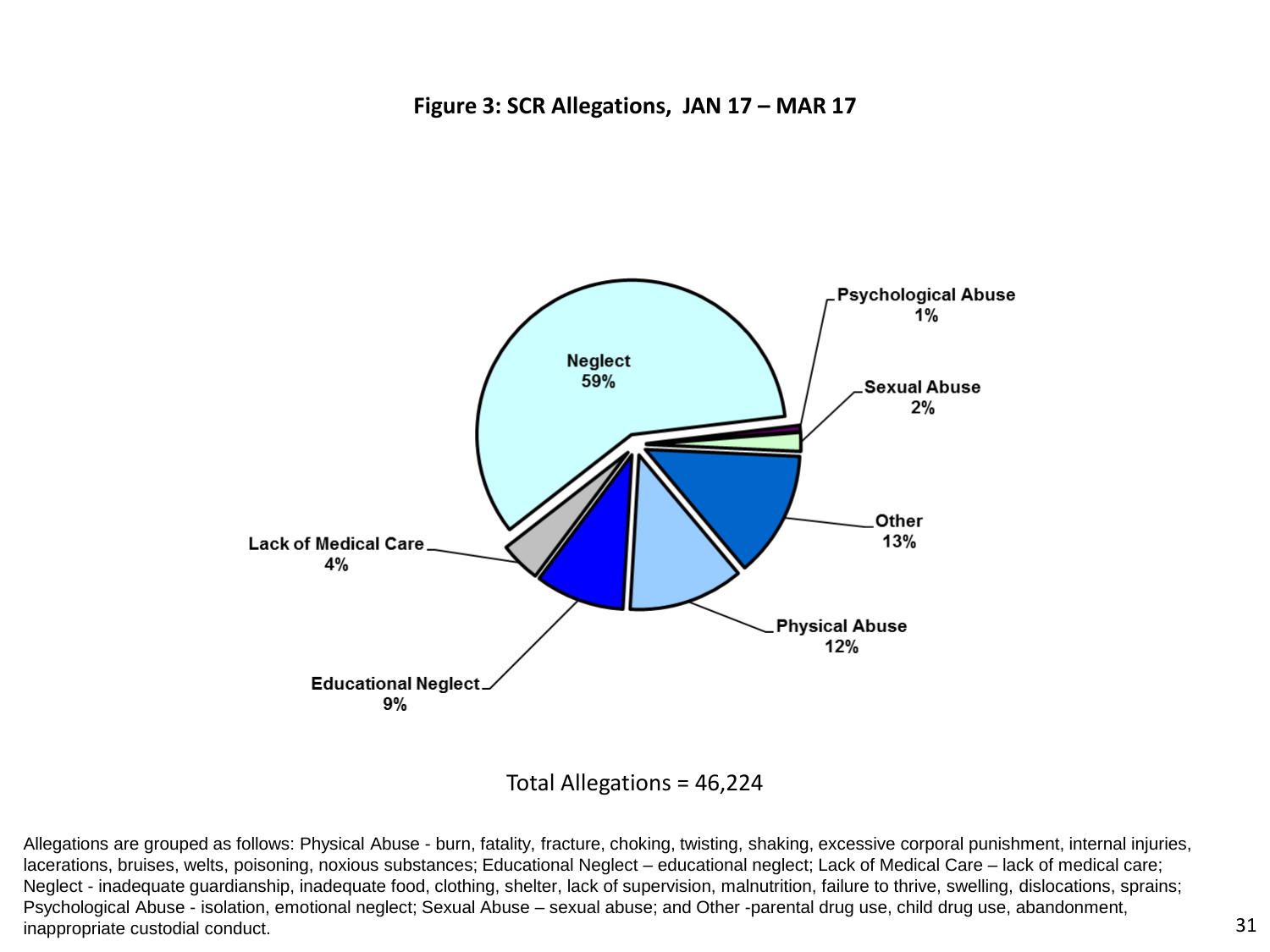# **Table 3 - SCR Allegations, JAN 16 - MAR 16 and JAN 17 - MAR 17**

| Year         | <b>Physical Abuse</b> | Educational<br>Neglect | Lack of Medical<br>Care | Neglect              | Psychological<br>Abuse | Sexual Abuse | Other   | Total   |
|--------------|-----------------------|------------------------|-------------------------|----------------------|------------------------|--------------|---------|---------|
|              |                       |                        |                         | <b>Bronx</b>         |                        |              |         |         |
| 2016         | 1,601                 | 1,531                  | 605                     | 7,798                | 74                     | 210          | 1,763   | 13,582  |
| 2017         | 1,558                 | 1,595                  | 654                     | 8,264                | 70                     | 245          | 1,833   | 14,219  |
| % Change     | $-2.7%$               | 4.2%                   | 8.1%                    | 6.0%                 | $-5.4%$                | 16.7%        | 4.0%    | 4.7%    |
|              |                       |                        |                         | <b>Brooklyn</b>      |                        |              |         |         |
| 2016         | 1,538                 | 1,272                  | 497                     | 7,147                | 73                     | 235          | 1,411   | 12,173  |
| 2017         | 1,559                 | 1,231                  | 491                     | 7,269                | 82                     | 259          | 1,521   | 12,412  |
| % Change     | 1.4%                  | $-3.2%$                | $-1.2%$                 | 1.7%                 | 12.3%                  | 10.2%        | 7.8%    | 2.0%    |
|              |                       |                        |                         | <b>Manhattan</b>     |                        |              |         |         |
| 2016         | 587                   | 412                    | 223                     | 2839                 | 27                     | 101          | 669     | 4,858   |
| 2017         | 579                   | 518                    | 255                     | 3142                 | 42                     | 92           | 745     | 5,373   |
| % Change     | $-1.4%$               | 25.7%                  | 14.3%                   | 10.7%                | 55.6%                  | $-8.9%$      | 11.4%   | 10.6%   |
|              |                       |                        |                         |                      |                        |              |         |         |
|              |                       |                        |                         | <b>Queens</b>        |                        |              |         |         |
| 2016<br>2017 | 1,080                 | 524                    | 301                     | 4,330                | 60<br>$\overline{71}$  | 179          | 1,026   | 7,500   |
|              | 1,174                 | 643                    | 353                     | 4,975                |                        | 139          | 1,115   | 8,470   |
| % Change     | 8.7%                  | 22.7%                  | 17.3%                   | 14.9%                | 18.3%                  | $-22.3%$     | 8.7%    | 12.9%   |
|              |                       |                        |                         | <b>Staten Island</b> |                        |              |         |         |
| 2016         | 298                   | 204                    | 89                      | 1,370                | $10$                   | 27           | 384     | 2,382   |
| 2017         | 308                   | 208                    | $\overline{94}$         | 1,578                | $\overline{20}$        | 53           | 455     | 2,716   |
| % Change     | 3.4%                  | 2.0%                   | 5.6%                    | 15.2%                | 100.0%                 | 96.3%        | 18.5%   | 14.0%   |
|              |                       |                        |                         | <b>OSI</b>           |                        |              |         |         |
| 2016         | 277                   | 45                     | 61                      | 1,253                | 12                     | 100          | 198     | 1,946   |
| 2017         | 267                   | 67                     | 66                      | 1,327                | 6                      | 80           | 208     | 2,021   |
| % Change     | $-3.6%$               | 48.9%                  | 8.2%                    | 5.9%                 | $-50.0%$               | $-20.0%$     | 5.1%    | 3.9%    |
|              |                       |                        |                         | <b>Other</b>         |                        |              |         |         |
| 2016         | 95                    | 48                     | 40                      | 598                  | 6                      | 23           | 229     | 1,039   |
| 2017         | 116                   | 48                     | 41                      | 547                  | 8                      | 39           | 214     | 1,013   |
| % Change     | 22.1%                 | 0.0%                   | 2.5%                    | $-8.5%$              | 33.3%                  | 69.6%        | $-6.6%$ | $-2.5%$ |
|              |                       |                        |                         | <b>Citywide</b>      |                        |              |         |         |
| 2016         | 5,476                 | 4,036                  | 1,816                   | 25,335               | 262                    | 875          | 5,680   | 43,480  |
| 2017         | 5,561                 | 4,310                  | 1,954                   | 27,102               | 299                    | 907          | 6,091   | 46,224  |
| % Change     | 1.6%                  | 6.8%                   | 7.6%                    | 7.0%                 | 14.1%                  | 3.7%         | 7.2%    | 6.3%    |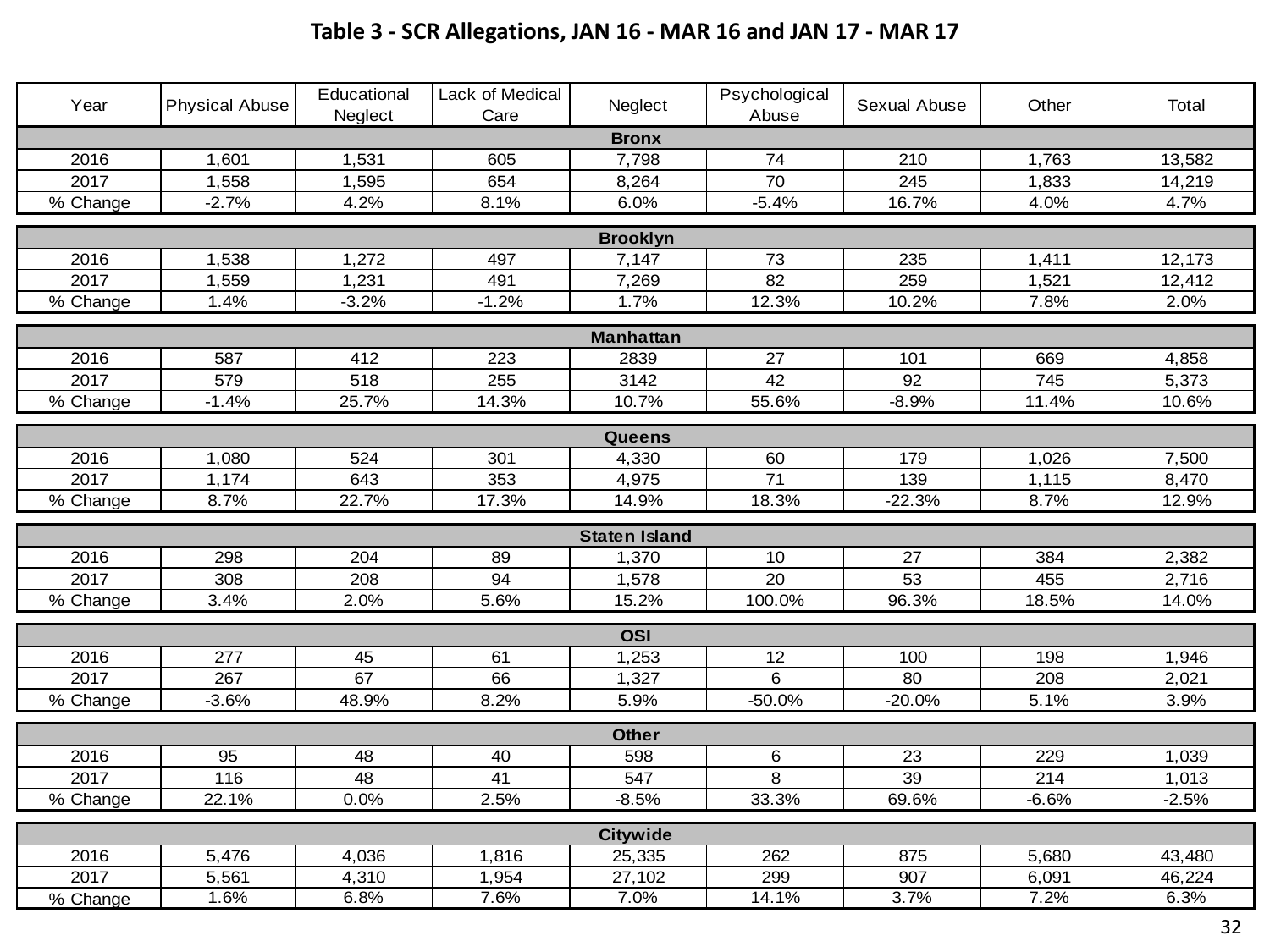#### TABLE 4 - Child Welfare Preventive Cases Opened and Closed January 2014 to March 2017

Month Opened Cases Closed Cases Jan-14 841 761 Feb-14 | 885 785 Mar-14 | 998 1,009 Apr-14 919 1,059 May-14 919 1,056 Jun-14 890 899 Jul-14 973 1,236 Aug-14 | 826 1,189 Sep-14 841 878 Oct-14 | 835 | 1,035 Nov-14 677 887 Dec-14 1,062 927 Jan-15 728 882 Feb-15 902 836 Mar-15 1,122 932 Apr-15 | 977 1,023 May-15 914 1,084 Jun-15 1,068 997 Jul-15 899 1,298 Aug-15 893 1,128 Sep-15 | 764 | 1,040 Oct-15 749 986 Nov-15 | 746 881 Dec-15 1,013 982 Jan-16 792 851 Feb-16 | 897 872 Mar-16 1,029 1,065 Apr-16 836 978 May-16 890 1,049 Jun-16 996 1,015 Jul-16 842 1,126 Aug-16 897 1,087 Sep-16 821 908 Oct-16 776 696 Nov-16 728 558 Dec-16 816 531 Jan-17 | 548 474 Feb-17 604 906 Mar-17 | 843 | 1,086 **2017 2016 2015 2014**